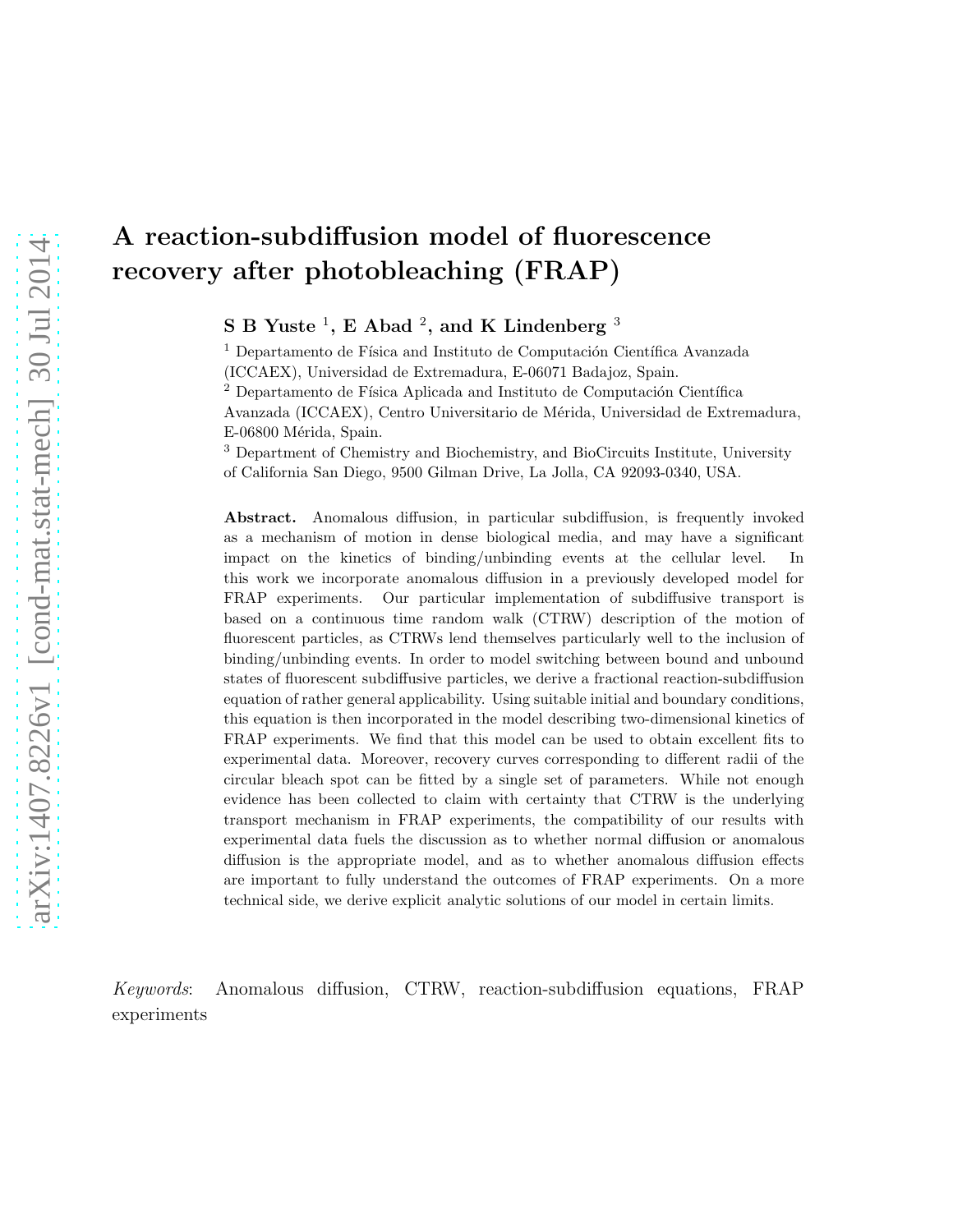# 1. Introduction

In this work we propose to address the dynamics underlying fluorescence recovery after photobleaching (FRAP), a widely used experimental method to explore binding interactions in cells both in vitro and in vivo. There are of course myriads of papers on the subject, but we will focus on a question that seems not to have been researched. Our focus will be on binding reactions extensively considered both theoretically and experimentally by Sprague et al. in Ref. [\[1\]](#page-19-0).

To reveal our particular question, we begin by pointing out a contradiction. On the one hand, anomalous diffusion (in the form of subdiffusion) is the most common understanding of motion of constituents in crowded media such as, for example, biological cells. Anomalous diffusion is usually established by considering the mean square displacement of the component of interest, which may, for instance, be a protein or a portion of a DNA strand or any other component in the crowded cell. The mean square displacement of a randomly moving constituent starting from an initial location  $r_0$  is understood to be an average (indicated by brackets) over repeated realizations (measurements) of the motion. If the mean square displacement  $\langle (\mathbf{r} - \mathbf{r_0})^2 \rangle$  grows with time t as  $t^1$  then the diffusion is "normal". On the other hand, if it grows more slowly, as  $t^{\gamma}$  with  $\gamma$  < 1, then the motion is "anomalous", specifically "subdiffusive" because the entity moves more slowly than a normally diffusing one. (If  $\gamma > 1$  the motion is "superdiffusive", a case that has received considerably less attention and that we will not consider in this paper.) Subdiffusion would seem to be a natural description of motion in crowded biological media, and it is so pervasive a description that some authors have begun to question this universal view. A quote from this latter camp, taken from Ref. [\[2\]](#page-19-1), goes as follows: "We conclude that the notion of universally anomalous diffusion in cells as a consequence of molecular crowding is not correct and that slowing of diffusion in cells is less marked than has been generally assumed." Still, in most situations crowding in cells leads to subdiffusion.

The contradiction arises because at the same time that subdiffusion is the model of choice when it comes to motion, theoretical models of FRAP experiments almost always rely on normal diffusion of the binding-unbinding components! This is the problem we wish to address in this work: we propose a complete model in which the reacting species move subdiffusively, and compare the predictions of this model with the experimental results of Sprague et al. [\[1\]](#page-19-0) and with their model which assumes normal diffusion. They study the problem of transcription factor mobility. In particular, they measure the FRAP recovery curve of a GFP-tagged glucocorticoid receptor within nuclei of mouse adenocarcinoma cells and compare it extensively with their reaction-diffusion model.

A word about modeling subdiffusion and also including reactions in such models is in order. There are a number of different models of subdiffusion in the literature. Two very recent reviews can be found in [\[3\]](#page-19-2) and [\[4\]](#page-19-3), and a brief discussion of the difficulties in choosing one particular model can be found in [\[5\]](#page-19-4) . The different ways of modeling subdiffusion lead to clearly distinct macroscopic results for some quantities,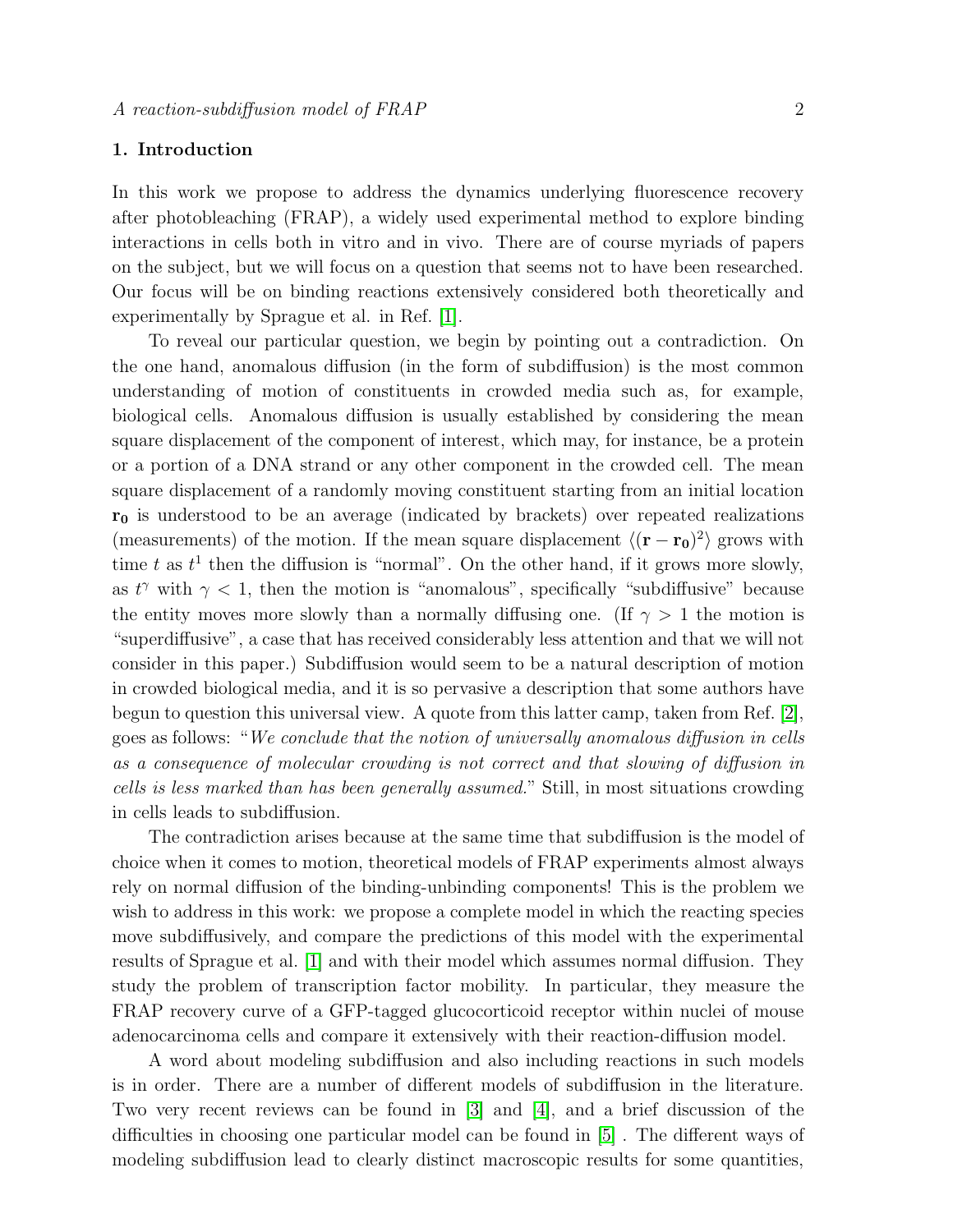but to equivalent results for others. In the latter case there is therefore no macroscopic basis to distinguish among models. In addition, in many situations one has insufficient knowledge of the microscopic details of transport. All of these issues lead to ongoing debate about which model to use. It is quite possible that even in a given environment different components move in different ways, or that the description of the motion of a given component is different on different time scales, so that each model may be appropriate under appropriate circumstances. The inclusion of reactions in the various models brings with it an additional set of uncertainties and issues that lead to even more heated debate.

Our model of choice is based on a continuous time random walk (CTRW). It is our model of choice for two reasons: (1) It is a model that we have worked with for many years in many different contexts, so we are very familiar with it, and (2) It is, to our knowledge, the only model in which chemical reactions have been included analytically, so if we are to describe subdiffusive motion of entities that can undergo binding and unbinding reactions, this is the model that currently allows this description. We do not claim that this is necessarily the correct model, but it is a model of subdiffusion that allows the inclusion of chemical reactions. More forcefully in support of this model, in Ref. [\[6\]](#page-19-5), Barkai et al. cite a number of papers that confirm the validity of a CTRW model to explain anomalous diffusion results in a number of biological systems. We stress that the inclusion of reactions in reaction-subdiffusion models is far from trivial, and much more difficult than in normal diffusion, where reaction terms are simply added to the diffusion equation. Simple addition is not appropriate in a subdiffusive model, a point that is central to our discussion presented in detail in the next section.

There are FRAP experiments in biological media that may need to be described by a subdiffusion-reaction model. Among them are the binding reaction experiments of Sprague et al. [\[1\]](#page-19-0). We choose this system to analyze because the work of Sprague et al. also includes an extensive theoretical analysis based on a reaction-diffusion model that we can now extend to the case of subdiffusion described by a CTRW model. In Sec. [2](#page-3-0) we present a number of necessary definitions and construct a reaction-subdiffusion equation following the approach of Refs. [\[7,](#page-19-6) [8\]](#page-19-7), but now reformulated for the inclusion of a chemical reaction that causes the loss and gain of a species  $A, A \rightleftarrows 0$ . Both death  $(A \rightarrow 0)$  and birth  $(0 \rightarrow A)$  contributions are necessary if the model is to include both binding and unbinding reactions. In Sec. [3](#page-8-0) we use this as a starting point to derive an equation to describe the FRAP recovery. In Sec. [4](#page-11-0) we solve the equation for the time Laplace transform of the FRAP recovery curve and find the time-dependent solutions by numerical inversion. We compare our curves with experimental results obtained by digitalizing the results in [\[1\]](#page-19-0) and also with the results of their reaction-diffusion model. In all of these comparisons it is necessary to make decisions about which parameters to optimize for these comparisons, a choice we discuss in that section. A simplified model initially studied by Sprague et al. [\[1\]](#page-19-0) and subsequently extended by Lubelski and Klafter [\[9\]](#page-19-8) to the CTRW case (our model of choice) is the so-called "pure-diffusion dominant model." This is appropriate when most of the fluorescent molecules are free, so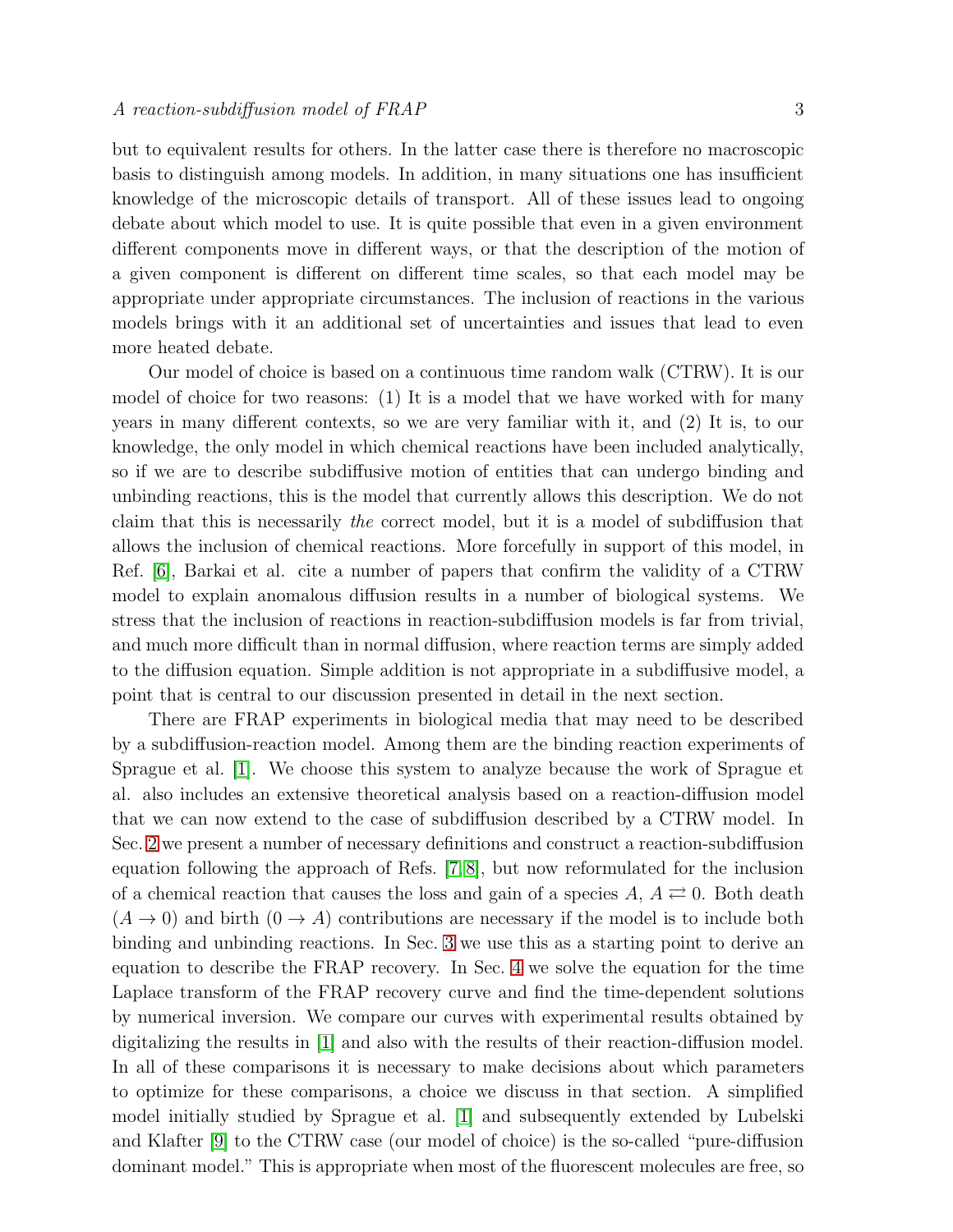that the equation to deal with is a diffusion or subdiffusion equation without a reaction. We implement the same approximation in Sec. [5,](#page-15-0) and show that in this limit it is possible to obtain an analytic time-dependent solution for the FRAP recovery curve, albeit a solution difficult to deal with because it is a complicated function (a Fox Hfunction, [\[10\]](#page-19-9)). However, we are able to obtain more transparent expressions for short times and for long times. Finally, in Sec. [6](#page-17-0) we conclude with some final remarks.

# <span id="page-3-0"></span>2. Subdiffusion-reaction equation

The inclusion of reactions in models describing subdiffusive motion is a notoriously difficult problem, far more difficult than in the case of ordinary diffusion [\[11\]](#page-19-10). To include reactions in the case of ordinary diffusion involves the simple addition of reaction terms to the diffusion equation. Such a simple addition in general does not work when the motion is subdiffusive. In particular, the reaction and subdiffusion contributions affect one another in a complex way. Furthermore, the model used to describe the subdiffusive motion profoundly affects how reactions enter the problem and, in fact, for most models (fractional Brownian motion, percolation, etc.) this combination has not been considered analytically. The most extensive work on the problem has been carried out for subdiffusion described as a continuous time random walk (CTRW), and even here the form of the subdiffusion-reaction equation depends on the microscopic description of the way that walkers appear and disappear as they move. Several extensive references have discussed the problem  $[8, 11-25]$  $[8, 11-25]$  $[8, 11-25]$  and in them one can see that there is no single equation at the mesoscopic description level, as there is for a normal reaction-diffusion problem.

We have focused on a particular description in our work  $[8]$  (model B in [\[11,](#page-19-10) [21\]](#page-20-1)), and it is this description that we use here. We do not claim that this is "the correct description" for any particular physical system (although it may hopefully be correct for some), but we are able to offer a complete reaction-subdiffusion model for the FRAP problem that may provide useful insights because it is, to a large extent, analytic.

Before stating the principal features of this model, we recall that in a CTRW there is a waiting time at each location, chosen from a distribution  $\psi(t)$ , at the end of which a walker takes a step. Waiting time distributions that give rise to subdiffusion have long time tails that imply that there are often long waiting times between steps. Typically, the long-time behavior of  $\psi(t)$  is of the form

$$
\psi(t) \sim \gamma t_0^{\gamma} t^{-(1+\gamma)},\tag{1}
$$

where  $t_0$  is a constant that has the dimension of time. The small p behavior of the Laplace transform  $\psi(p)$  is then

$$
\tilde{\psi}(p) \sim 1 - (\tau_{\gamma} p)^{\gamma},\tag{2}
$$

where  $\tau_{\gamma} = [\Gamma(1-\gamma)^{1/\gamma} t_0$  and  $\Gamma$  is the Gamma function. When  $\gamma = 1$  the mean time between jumps,  $\int_0^\infty t \psi(t) dt$ , is finite and the walk is diffusive (normal). Subdiffusion is associated with an exponent  $\gamma$  < 1, which yields an infinite mean time between jumps.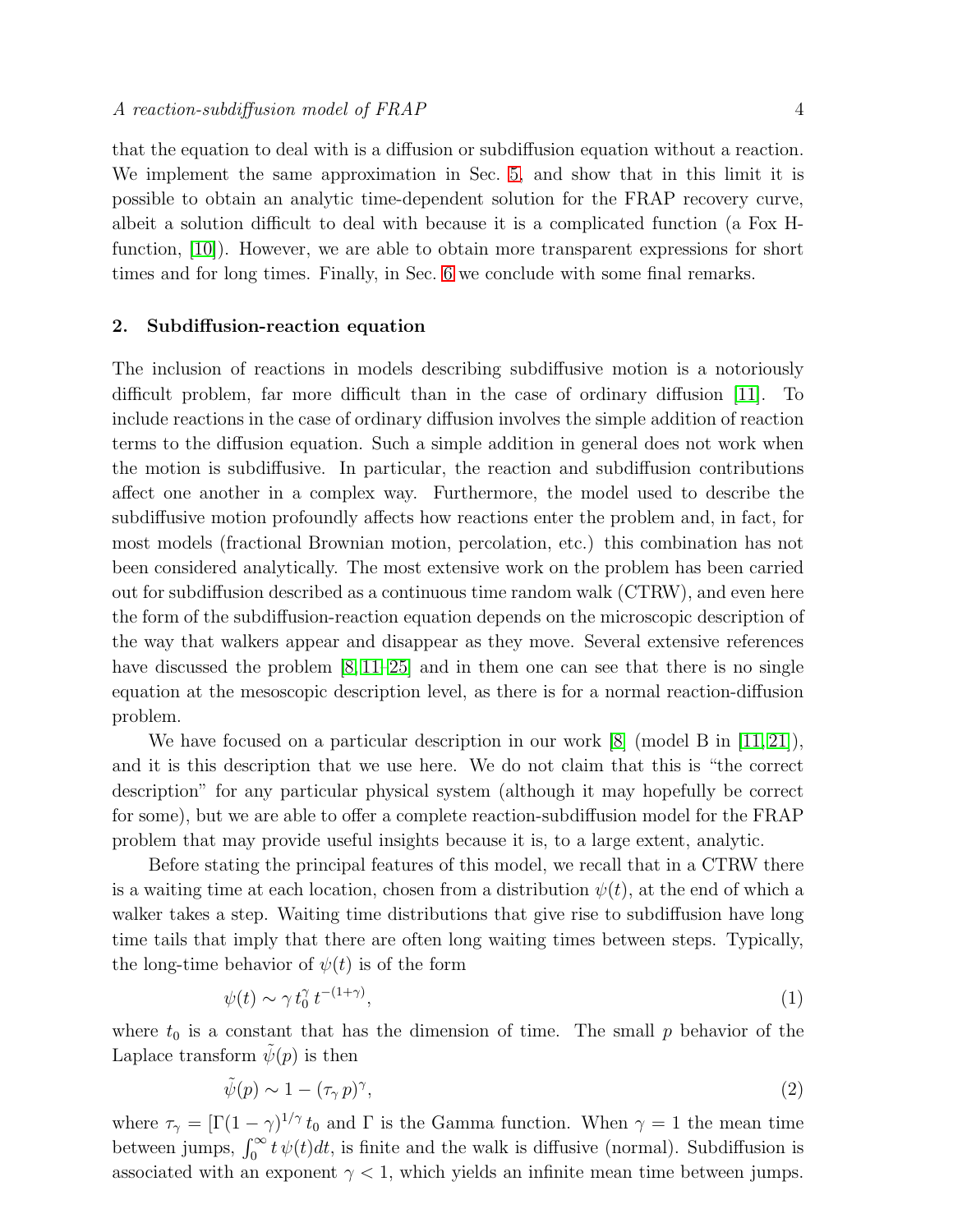The fact that the same waiting time is used for each step means that a clock carried by a walker to measure these events is reset to zero at each step. When reactions are also present, decisions must be made about the timing of birth and death events (only while waiting? only while stepping? at any time?) and about setting the clock at the time of birth of a new particle. Different assumptions lead to different equations. There is also a distribution  $\omega(\mathbf{r})$  that governs the jump lengths and directions. We restrict ourselves to jump length distributions with finite moments.

The model to be used here has three main features:

- (i) The reaction rate of particles at a given location is proportional to their number at that location. This is the usual assumption associated with the law of mass action, and is the one used here whether the diffusion is normal or anomalous.
- (ii) Reactions occur at any time, independent of the status of the particles (still or stepping).
- (iii) Newborn particles as a result of a reactive event are assigned a clock set to zero at the time of birth. As a result, this model does not distinguish between a particle's appearance at a location by a jump or by a reaction.

This model to describe subdiffusion-reaction problems has been adopted by a number of authors in a variety of contexts. In Refs. [\[7,](#page-19-6) [8\]](#page-19-7) we constructed the associated reaction-subdiffusion equations when there are no birth events. However, the inclusion of these events is essential if we are to describe FRAP. We thus present here our construction of the corresponding reaction-subdiffusion equations for our model augmented by such birth events.

To construct our reaction-subdiffusion equation based on the CTRW with the features mentioned above, we need to introduce a number of quantities;

- $c(\mathbf{r}, t) =$  concentration of particles,
- $k(\mathbf{r}, t)$  = reaction rate coefficient or reactivity, later taken to be independent of position and time,
- $j_B(\mathbf{r}, t) =$  rate at which the reaction gives birth to new particles,
- $j(\mathbf{r}, t) = \text{incoming flux of particles due to the CTRW},$
- $i(\mathbf{r}, t) =$  outgoing flux of particles due to the CTRW,
- $j_T(\mathbf{r}, t) = j(\mathbf{r}, t) + j_B(\mathbf{r}, t) =$  total flux of incoming particles.

When normally diffusive particles react, the standard reaction-diffusion equation that describes the space-time evolution of their concentrations is given by the normal diffusion equation plus a reaction term, say  $F(c)$ , that takes into account the rate of change of  $c(\mathbf{r}, t)$  due to reactions,

$$
\frac{\partial}{\partial t}c(\mathbf{r},t) = D\nabla^2 c(\mathbf{r},t) + F(c).
$$
\n(3)

However, when particles that diffuse anomalously react, the corresponding subdiffusionreaction equation for the concentration is no longer a simple sum  $[12-21]$  $[12-21]$ . An extensive and recent discussion of this general topic can be found in [\[11\]](#page-19-10).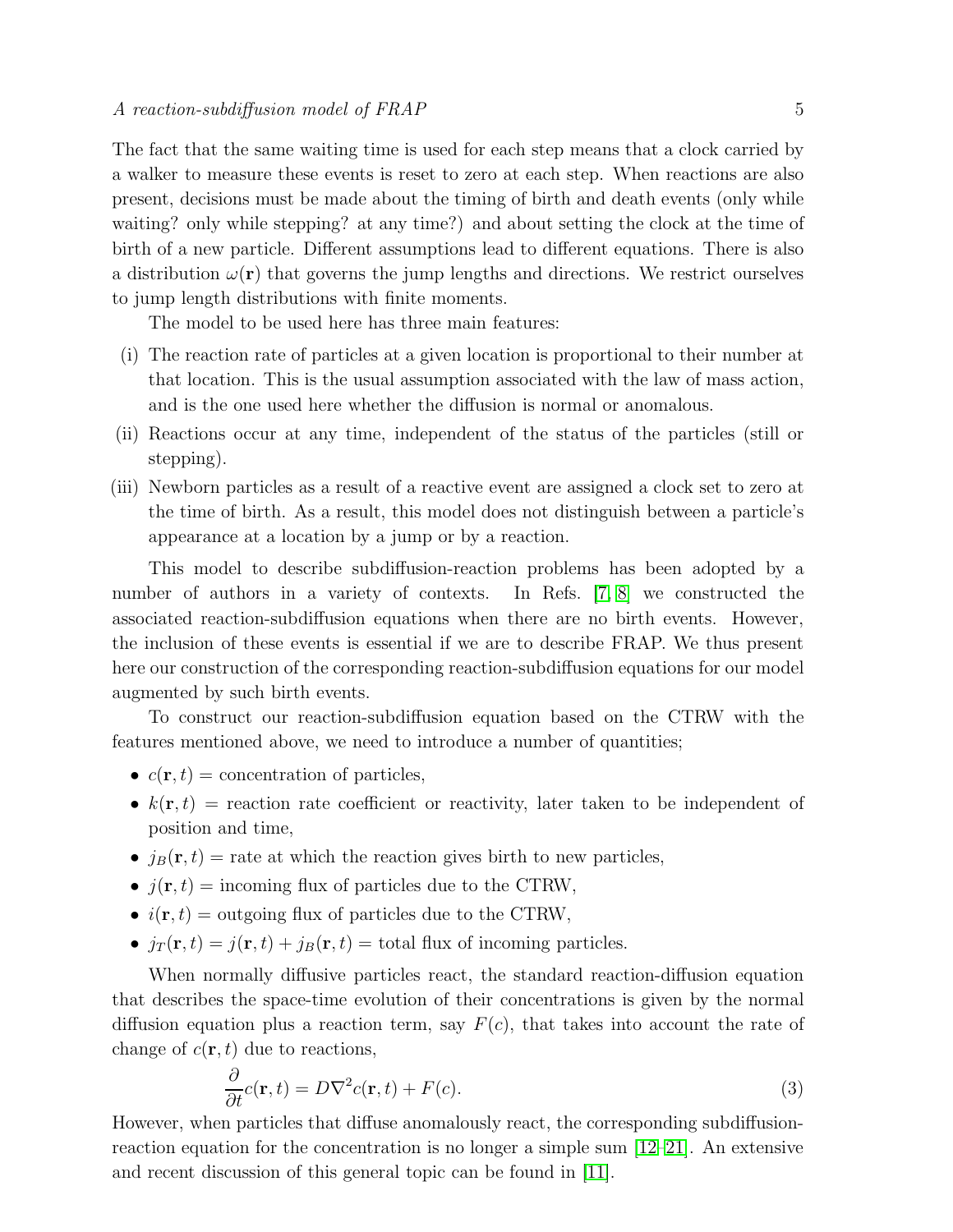We start with a general description of the gain and loss of particles due to the reaction:

• The loss of particles at location **r** due exclusively to reactions is given by

<span id="page-5-0"></span>
$$
\left. \frac{\partial}{\partial t} c(\mathbf{r}, t) \right|_{\text{loss-reaction}} = -k(\mathbf{r}, t) c(\mathbf{r}, t). \tag{4}
$$

• The *gain* of particles at location **r** due exclusively to reactions is

$$
\left. \frac{\partial}{\partial t} c(\mathbf{r}, t) \right|_{\text{gain-reaction}} = j_B(\mathbf{r}, t). \tag{5}
$$

We will use these relations in constructing an evolution equation for the concentration of particles as a function of position and time.

To arrive at this evolution equation we build it by carefully combining all the contributions due to jumping and reactions. We start by using Eq. [\(4\)](#page-5-0), that is, by first considering the situation where the only ongoing process is the loss of particles due to the loss reaction. For the moment we set aside the gain due to the reaction as well as the walk. Integrating Eq. [\(4\)](#page-5-0) leads to

$$
\frac{c(\mathbf{r},t')}{c(\mathbf{r},t)} \equiv A(\mathbf{r},t,t') = \exp\left(-\int_{t'}^{t} k(\mathbf{r},t'') dt''\right),\tag{6}
$$

which describes the time evolution of the concentration at location **r** as time proceeds from t' to t due to the reaction loss. Note that  $A(\mathbf{r}, t, t') = [A(\mathbf{r}, t', t)]^{-1}$ .

Next we set aside the reaction for a moment and consider the incoming and outgoing fluxes of jumping particles at location  $\bf{r}$  at time t. These two fluxes are related by the equation

<span id="page-5-1"></span>
$$
j(\mathbf{r},t) = \int i(\mathbf{r} - \mathbf{r}',t) \,\omega(\mathbf{r}') d\mathbf{r}',\tag{7}
$$

which simply states that the incoming flux of jumping particles at  $\bf{r}$  at time t arises from the outgoing fluxes of jumping particles at all other locations  $\mathbf{r} - \mathbf{r}'$  at that time.

We are now ready to include all of the contributions to the change in the concentration:

<span id="page-5-2"></span>
$$
\frac{\partial}{\partial t}c(\mathbf{r},t) = j(\mathbf{r},t) - i(\mathbf{r},t) - k(\mathbf{r},t)c(\mathbf{r},t) + j_B(\mathbf{r},t) \n= j_T(\mathbf{r},t) - i(\mathbf{r},t) - k(\mathbf{r},t)c(\mathbf{r},t).
$$
\n(8)

This is simply a descriptive statement of the fact that the changes in the concentration at r are due to the incoming and outgoing fluxes and to the reaction process, both gain and loss, at that location. It is not yet in the form of an equation to solve for the concentration.

An additional relation connecting the fluxes and concentrations is

<span id="page-5-3"></span>
$$
i(\mathbf{r},t) = \psi(t)A(\mathbf{r},t,0)c(\mathbf{r},0) + \int_0^t \psi(t-t')A(\mathbf{r},t,t')j_T(\mathbf{r},t') dt',
$$
\n(9)

which states that the outgoing flux from  $\bf{r}$  at time t arises from two sources. One is the contribution of the particles that started out at **r** at time  $t = 0$ , did not react or move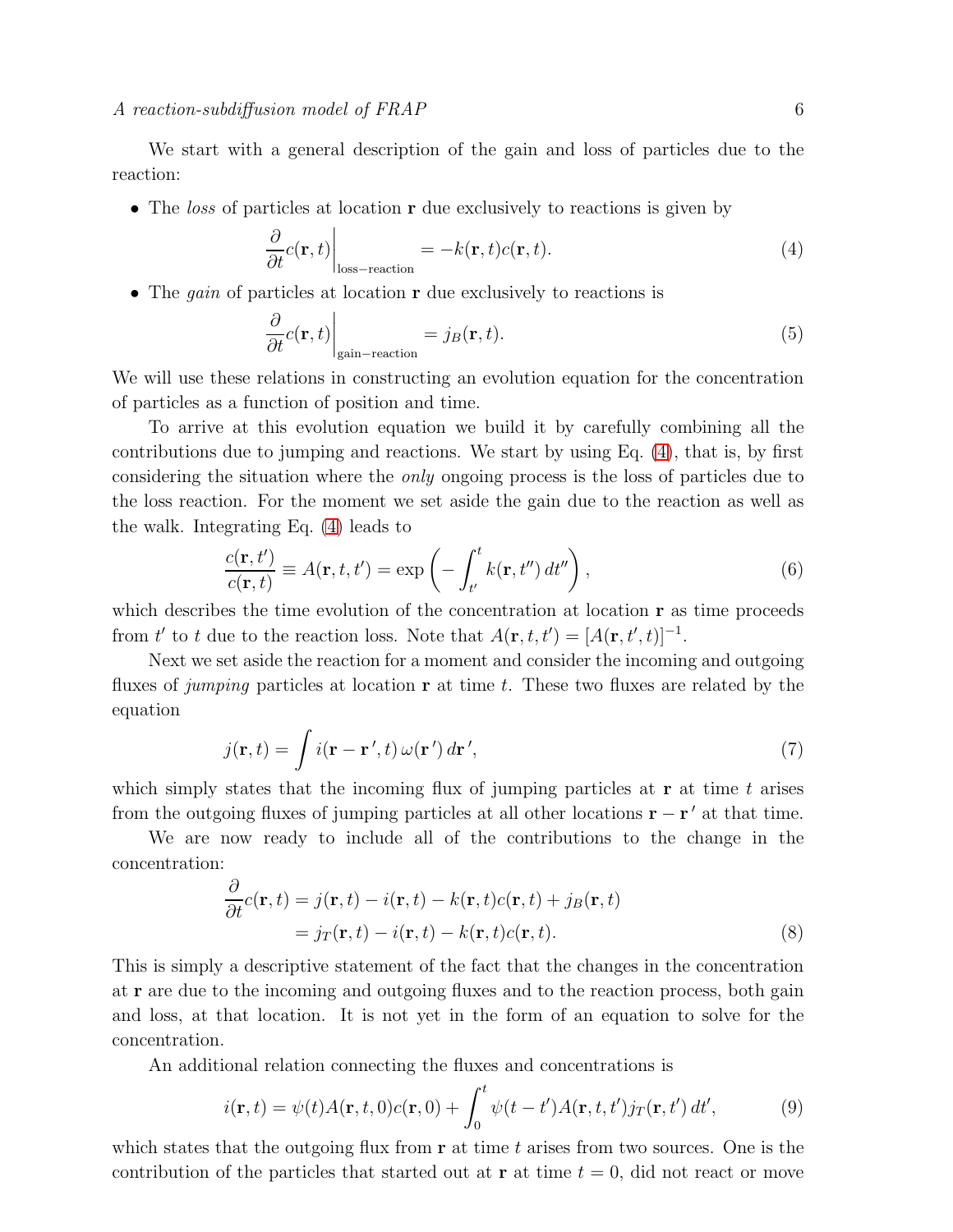anywhere up to time t, and then took a step away from  $\bf{r}$  at time t. The other is from those particles that arrived at r by a jump or by birth from the reaction at some earlier time  $t'$ , waited there up to time  $t$  without degradation, and then stepped away. Note that as featured above in point (iii), we make no distinction between particles that arrive at a site at a given time due to a jump or due to a reactive gain event. Equations [\(7\)](#page-5-1), [\(8\)](#page-5-2) and [\(9\)](#page-5-3) together provide a full mathematical description of the problem. We now proceed to combine them into a single equation. To do so, we need to introduce some additional definitions that will allow us to combine these equations into a convenient form.

We denote the Fourier transform with respect to  $\mathbf r$  by the symbol  $\mathcal F$ , and the inverse Fourier transform by  $\mathcal{F}^{-1}$ . The Laplace transform with respect to t is denoted by  $\mathcal{L}$ , and the inverse Laplace transform by  $\mathcal{L}^{-1}$ . The Fourier transform of  $w(\mathbf{r})$  is  $\hat{w}(\mathbf{q})$  and the Laplace transform of  $\psi(t)$  is  $\tilde{\psi}(p)$ . Next we introduce the Grünwald-Letnikov fractional time derivative  $_0\mathcal{D}_t^{1-\gamma}$  whose Laplace transform is [\[26\]](#page-20-2)

$$
\mathcal{L}_0 \mathcal{D}_t^{1-\gamma} f(t) = p^{1-\gamma} \tilde{f}(p). \tag{10}
$$

When operating on sufficiently smooth functions  $f$  (functions  $f(t)$  for which  $\lim_{t\to 0} \int_0^t d\tau (t-\tau)^{1-\gamma} f(\tau) = 0$ , this operator is equivalent to the Riemann-Liouville fractional derivative [\[26\]](#page-20-2)

$$
{}_{0}D_{t}^{1-\gamma}f(t) = \frac{1}{\Gamma(\gamma)}\frac{\partial}{\partial t}\int_{0}^{t}dt' \frac{f(t')}{(t-t')^{1-\gamma}}.\tag{11}
$$

Finally, we introduce the Riesz fractional spatial derivative  $\nabla^{\mu}$  whose Fourier transform is

$$
\mathcal{F}\nabla^{\mu}g(\mathbf{r}) = -q^{\mu}\hat{g}(\mathbf{q})\tag{12}
$$

for sufficiently smooth functions g [\[27\]](#page-20-3). In this work we set  $\mu = 2$ . The spatial derivative  $\nabla^2$  is the Laplacian, which is the derivative that enters the problem when the jump distribution has a finite second moment.

We now return to our effort to combine our three equations into a single one for  $c(\mathbf{r}, t)$ . Defining  $c^*(\mathbf{r}, t) \equiv c(\mathbf{r}, t)A(\mathbf{r}, 0, t)$ , we can write Eq. [\(8\)](#page-5-2) as

$$
A(\mathbf{r},t,0)\frac{\partial}{\partial t}c^*(\mathbf{r},t) = j_T(\mathbf{r},t) - i(\mathbf{r},t) = j(\mathbf{r},t) - i(\mathbf{r},t) + j_B(\mathbf{r},t).
$$
\n(13)

From Eq. [\(7\)](#page-5-1) it then follows that

$$
A(\mathbf{r},t,0)\frac{\partial}{\partial t}c^*(\mathbf{r},t) = \mathcal{F}^{-1}\left\{ \left[\hat{\omega}(\mathbf{q}) - 1\right]\hat{i}(\mathbf{q},t) \right\} + j_B(\mathbf{r},t). \tag{14}
$$

In the diffusive limit  $(|q| \to 0)$  and for symmetric step-size distributions  $(\langle \omega \rangle = 0)$ , one has  $\hat{\omega}(\mathbf{q}) - 1 = -\sigma^2 q^2$ , and then

<span id="page-6-0"></span>
$$
A(\mathbf{r},t,0)\frac{\partial}{\partial t}c^*(\mathbf{r},t) = \sigma^2 \nabla^2 i(\mathbf{r},t) + j_B(\mathbf{r},t),
$$
\n(15)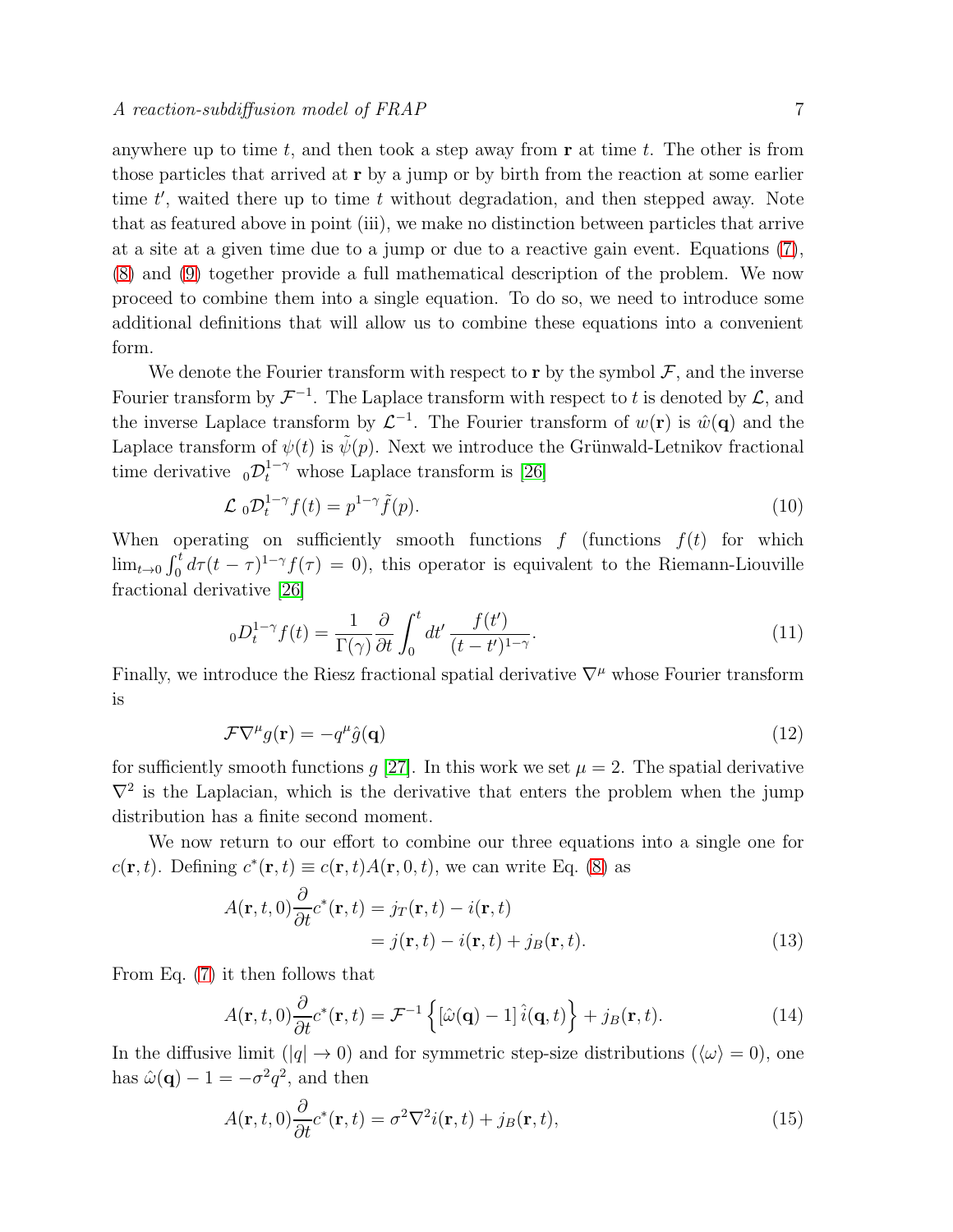where  $2\sigma^2$  is the variance of the step length distribution. Upon Laplace transforming Eq. [\(9\)](#page-5-3) with respect to time one finds that

<span id="page-7-0"></span>
$$
\mathcal{L}[A(\mathbf{r},0,t)i(\mathbf{r},t)] = \tilde{\psi}(p)c^*(\mathbf{r},0) + \tilde{\psi}(p)\mathcal{L}[A(\mathbf{r},0,t)j_T(\mathbf{r},t)].
$$
\n(16)

Taking into account that, from Eq. [\(8\)](#page-5-2),

$$
\mathcal{L}\left[A(\mathbf{r},0,t)j_T(\mathbf{r},t)\right] = \mathcal{L}\left[\frac{dc^*}{dt}\right] + \mathcal{L}\left[A(\mathbf{r},0,t)i(\mathbf{r},t)\right],\tag{17}
$$

Eq. [\(16\)](#page-7-0) can be rewritten as

$$
i(\mathbf{r},t) = A(\mathbf{r},t,0)\mathcal{L}^{-1}\left\{\frac{p\tilde{\psi}(p)}{1-\tilde{\psi}(p)}\tilde{c}^*(\mathbf{r},p)\right\}.
$$
\n(18)

Using the Laplace transform expression of the fractional derivative operator, this expression can be reformulated as

<span id="page-7-1"></span>
$$
i(\mathbf{r},t) = A(\mathbf{r},t,0)\tau^{-\gamma}{}_{0}\mathcal{D}_{t}^{1-\gamma}{}_{c}{}^{*}(\mathbf{r},t).
$$
\n(19)

Finally, inserting Eq. [\(19\)](#page-7-1) into Eq. [\(15\)](#page-6-0) and expanding the abbreviated notation, we arrive at the general reaction-subdiffusion equation that is the starting point of our analysis:

$$
\frac{\partial}{\partial t}c(\mathbf{r},t) = D_{\gamma}\nabla^{2}\left\{e^{-\int_{0}^{t}k(\mathbf{r},t')dt'}\,_{0}\mathcal{D}_{t}^{1-\gamma}\left[e^{\int_{0}^{t}k(\mathbf{r},t')dt'}c(\mathbf{r},t)\right]\right\} - k(\mathbf{r},t)c(\mathbf{r},t) + j_{B}(\mathbf{r},t),
$$
\n(20)

where  $D_{\gamma} = \sigma^2/\tau_{\gamma}^{\gamma}$ . In this equation it can clearly be seen that the reaction and subdiffusion contributions are not simply added. The last two terms would be those included in a normal diffusion-reaction equation as the loss portion (penultimate term) and the birth or gain portion (last term). But the first term on the right is not simply a subdiffusion contribution. It contains the contribution of subdiffusion enmeshed in a complex way with the loss reaction, a way that could not easily have been predicted from pure phenomenology at this level.

In this work we do not consider a time-dependent reactivity. Our starting equation therefore is

<span id="page-7-2"></span>
$$
\frac{\partial}{\partial t}c(\mathbf{r},t) = D_{\gamma}\nabla^2 \left\{ e^{-k(\mathbf{r})t} \, {}_0\mathcal{D}_t^{1-\gamma} \left[ e^{k(\mathbf{r})t}c(\mathbf{r},t) \right] \right\} - k(\mathbf{r})c(\mathbf{r},t) + j_B(\mathbf{r},t) \n= D_{\gamma}\nabla_R^2c(\mathbf{r},t) - k(\mathbf{r})c(\mathbf{r},t) + j_B(\mathbf{r},t),
$$
\n(21)

where we have introduced the subdiffusion-reaction operator

<span id="page-7-3"></span>
$$
\nabla_R^2 c(\mathbf{r}, t) = \nabla^2 \left\{ e^{-k(\mathbf{r})t} \, {}_0\mathcal{D}_t^{1-\gamma} \left[ e^{k(\mathbf{r})t} c(\mathbf{r}, t) \right] \right\}.
$$
 (22)

Finally, in order to solve Eq. [\(21\)](#page-7-2) it is convenient to work with a new function  $v(\mathbf{r}, t)$  whose Laplace transform is

$$
\tilde{v}(\mathbf{r},p) = [p + k(\mathbf{r})]^{1-\gamma} \tilde{c}(\mathbf{r},p).
$$
\n(23)

Taking into account that

$$
\mathcal{L}\left[e^{-k(\mathbf{r})t} \, {}_{0}\mathcal{D}^{1-\gamma}_{t}\left(e^{k(\mathbf{r})t}c(\mathbf{r},t)\right)\right] = [p+k(\mathbf{r})]^{1-\gamma}\tilde{c}(\mathbf{r},p),\tag{24}
$$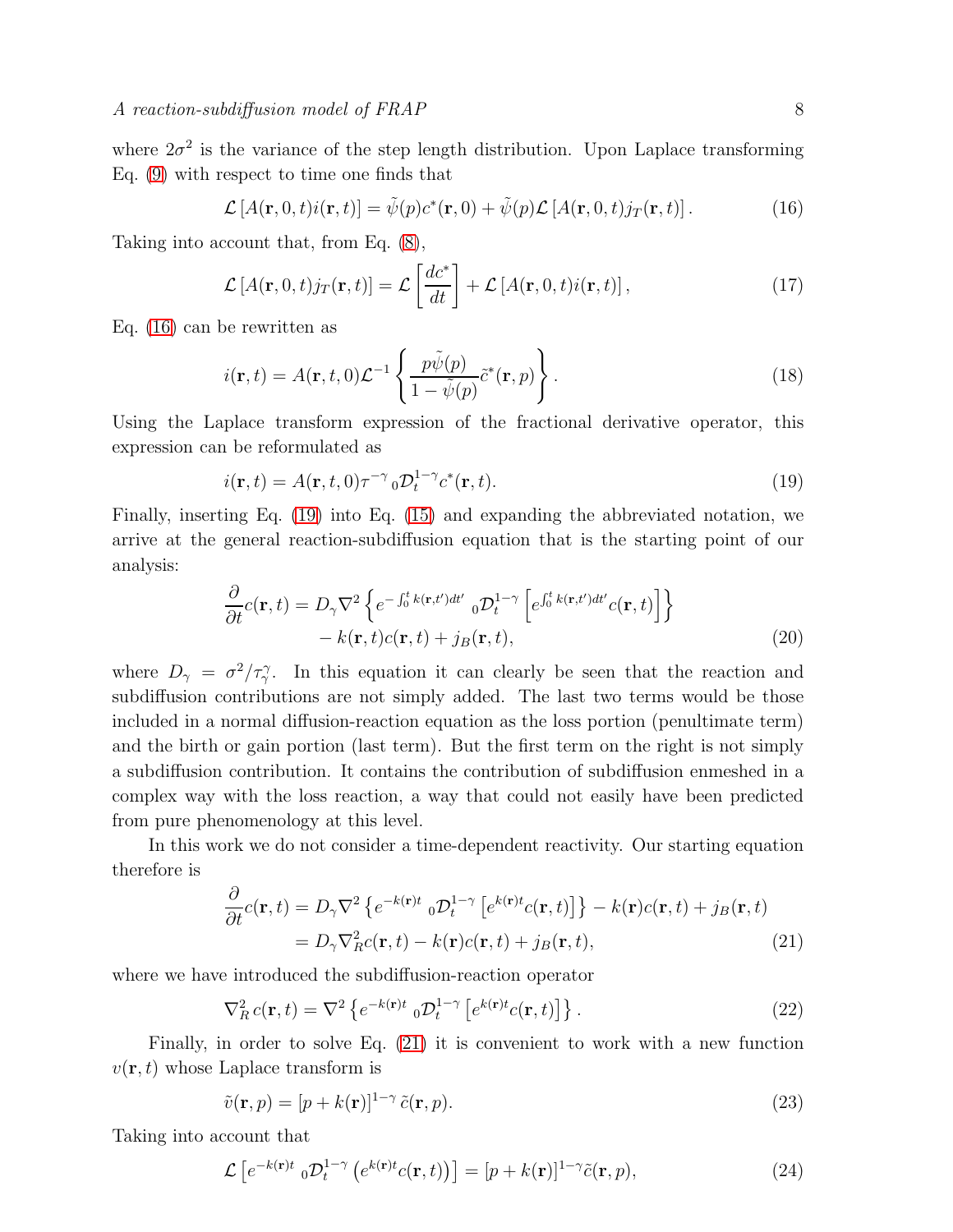$A$  reaction-subdiffusion model of  $FRAP$  9

Eq. [\(21\)](#page-7-2) becomes

$$
p\,\tilde{c}(\mathbf{r},p) - c(\mathbf{r},0) = D_{\gamma}\nabla^{2}\left\{[p+k(\mathbf{r})]^{1-\gamma}\tilde{c}(\mathbf{r},p)\right\} - k(\mathbf{r})\tilde{c}(\mathbf{r},p) + j_{B}(\mathbf{r},p)
$$
\n(25)

or, equivalently,

$$
[p + k(\mathbf{r})]^{\gamma}\tilde{v}(\mathbf{r}, p) - c(\mathbf{r}, 0) = D_{\gamma}\nabla^2\tilde{v}(\mathbf{r}, p) + j_B(\mathbf{r}, p). \tag{26}
$$

This, then, is a variant of our starting equation that describes subdiffusion as well as a reaction that depletes and gives birth to particles.

#### <span id="page-8-0"></span>3. Subdiffusive FRAP model

The FRAP system considered here is that studied by Sprague et al. [\[1\]](#page-19-0) (and extended by Mueller et al. [\[28\]](#page-20-4) to a variety of geometries not considered here), but we generalize their normal diffusion model to the subdiffusive case described by the CTRW.

Freely subdiffusing proteins undergo transient binding events with immobile nuclear structures. As a result, there is a concentration  $c(\mathbf{r}, t)$  of bound proteins, a concentration  $s(\mathbf{r}, t)$  of vacant binding sites, and a concentration  $f(\mathbf{r}, t)$  of free proteins. The reaction then proceeds according to the scheme

$$
F + S \begin{array}{c} k_{on} \\ \stackrel{\longrightarrow}{\longleftrightarrow} \\ k_{off} \end{array} C
$$

Here  $F$  represents free proteins,  $S$  denotes vacant binding sites, and  $C$  represents bound  $[FS]$  complexes. The rate coefficients  $k_{on}$  and  $k_{off}$  are for binding and unbinding, respectively. This scheme in principle requires us to write three reaction-subdiffusion equations, one for each of the three concentrations.

However, the complexity of the problem is considerably reduced by implementing simplifying assumptions. The first is that the biological system has reached equilibrium before photobleaching. Now, FRAP recovery occurs on time scales of seconds to minutes, while GFP-fusion expression takes much longer, a time scale on the order of hours. Furthermore, the GFP fusion proteins have typically reached a constant level by the time the FRAP experiments begin. We therefore assume that before the bleach the system is at equilibrium, with the concentrations of free and bound proteins and of vacant binding sites at their uniform steady-state values  $F_{eq}$ ,  $C_{eq}$ , and  $S_{eq}$ . Bleaching changes the number of visible free and complexed molecules, but it does not change the number of free binding sites. We therefore need not include an equation for  $s(\mathbf{r}, t)$ : this concentration is equal to  $S_{eq}$  throughout the experiment. This reduces the number of equations from three to two. Reaction rate contributions of the form  $k_{on}f(\mathbf{r},t)s(\mathbf{r},t)$  can therefore be replaced by  $k_{on}S_{eq}f(\mathbf{r},t)$ . The product  $k_{on}S_{eq}$  is then a pseudo-first-order rate constant that we denote as  $k_{on}^*$ . The concentrations of proteins are normalized so that  $F_{eq} + C_{eq} = 1$ .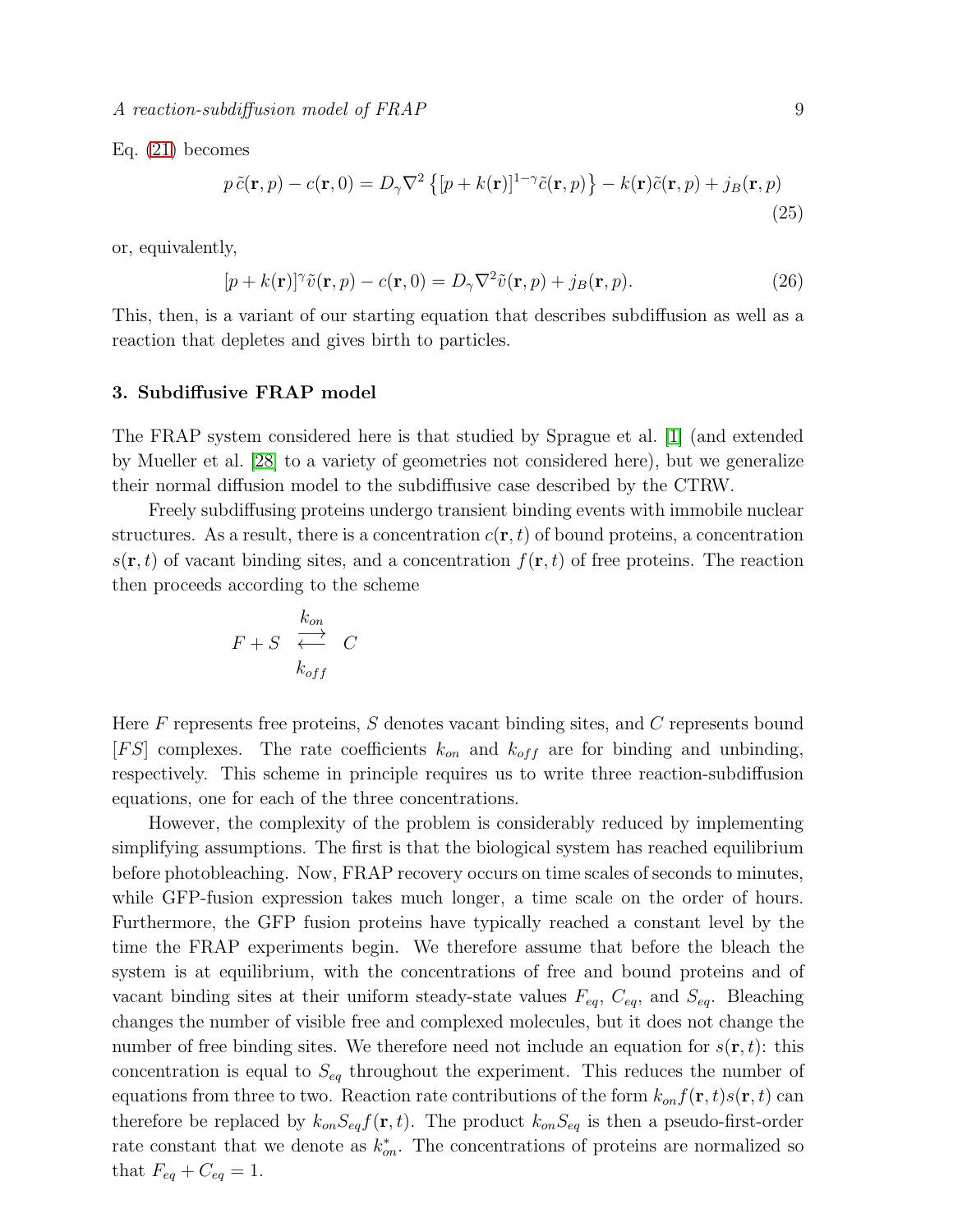#### $A$  reaction-subdiffusion model of  $FRAP$  10

This would then leave us with two subdiffusion-reaction equations, one for  $c(\mathbf{r},t)$ and another for  $f(\mathbf{r}, t)$ . The reaction terms are all of first (or pseudo-first) order. A further simplification can be made by noting that the binding sites are part of a large complex. This complex is relatively immobile on the time scale of the FRAP experiment. We can then eliminate the subdiffusion part of the equation for  $c(\mathbf{r}, t)$  and assume that this component is physically stationary. That finally leaves us with one subdiffusionreaction equation for  $f(\mathbf{r}, t)$  and a pure reaction equation for  $c(\mathbf{r}, t)$ .

Our starting equations are then similar to those of Ref. [\[1\]](#page-19-0), but complicated by the fact that normal diffusion is now replaced by subdiffusion:

<span id="page-9-0"></span>
$$
\frac{\partial}{\partial t} f(\mathbf{r}, t) = D_{\gamma} \nabla^2 \left\{ e^{-k_{on}^* t} {}_{0} D_{t}^{1-\gamma} \left[ e^{k_{on}^* t} f(\mathbf{r}, t) \right] \right\} - k_{on}^* f(\mathbf{r}, t) + k_{off} c(\mathbf{r}, t),
$$
\n
$$
\frac{\partial}{\partial t} c(\mathbf{r}, t) = k_{on}^* f(\mathbf{r}, t) - k_{off} c(\mathbf{r}, t).
$$
\n(27)

As said earlier, the system is at equilibrium before the bleach, so that initially  $df/dt = dc/dt = 0$ . As a result,

$$
\frac{F_{eq}}{C_{eq}} = \frac{k_{off}}{k_{on}^*}.\tag{28}
$$

The normalization  $F_{eq} + C_{eq} = 1$  leads to the values

<span id="page-9-1"></span>
$$
F_{eq} = \frac{k_{off}}{k_{on}^* + k_{off}}, \qquad C_{eq} = \frac{k_{on}^*}{k_{on}^* + k_{off}}.
$$
\n(29)

Next, at the site of the bleach the concentration of fluorescent molecules is reduced by photobleaching, and the return to equilibrium is dictated by Eqs. [\(27\)](#page-9-0). The measured FRAP recovery data is then the sum of free and bound fluorescence averaged over the bleach spot:  $frap(t) = \langle f(t) \rangle + \langle c(t) \rangle$ , where the brackets  $\langle \cdots \rangle$  denote the spatial average. The steps involved in averaging the experimental results are discussed in [\[1\]](#page-19-0). The assumption that the initial concentrations are indeed the equilibrium concentrations relies on the fact that the photobleach is fast. The assumption that the concentrations return to the initial normalized equilibrium values relies on the bleach spot being small relative to the total cell volume because otherwise some non-negligible fraction of fluorescence would be lost after the bleach. Finally, we assume, along with most other theoretical FRAP work, that diffusion takes place only in two dimensions, in the plane of focus. This is appropriate when the bleaching area forms an essentially cylindrical shape through the cell, as is usually the case [\[1\]](#page-19-0). The axial terms in the equations of motion then do not need to be included in the Laplacian  $\nabla^2$ , and only the radial components remain. We finally note that, for the sake of simplicity, it is important to avoid aging effects characteristic of CTRW models [\[3,](#page-19-2) [9\]](#page-19-8).

We introduce the transformation

$$
u(\mathbf{r},t) = F_{eq} - f(\mathbf{r},t), \qquad v(\mathbf{r},t) = C_{eq} - c(\mathbf{r},t). \tag{30}
$$

It is straightforward to establish from the above initial conditions that

$$
\frac{u(\mathbf{r},0)}{v(\mathbf{r},0)} = \frac{k_{off}}{k_{on}^*}.\tag{31}
$$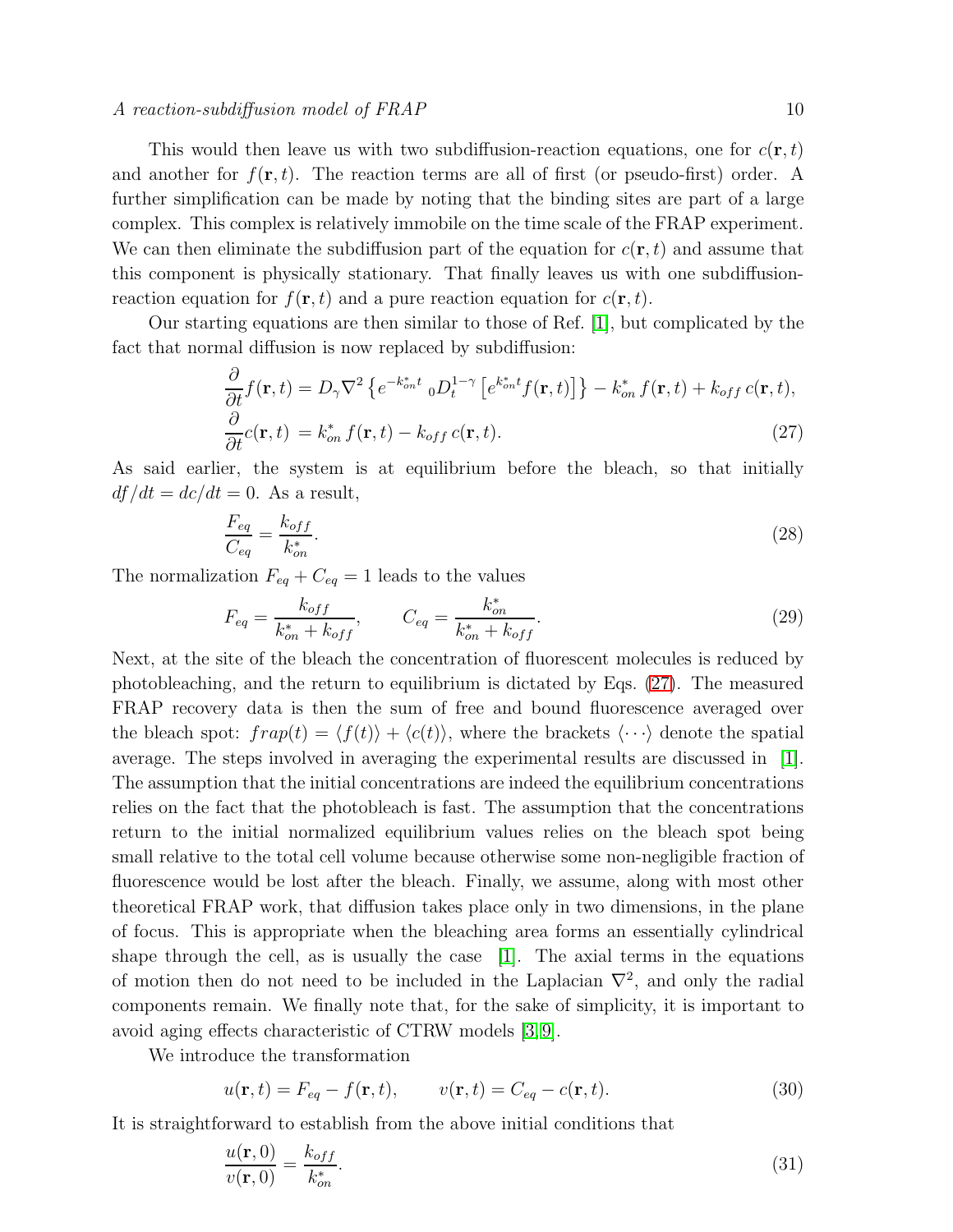The evolution equations for  $u$  and  $v$  are directly found to be

$$
\frac{\partial}{\partial t}u(\mathbf{r},t) = D_{\gamma}\nabla_{R}^{2}u(\mathbf{r},t) - k_{on}^{*}u(\mathbf{r},t) + k_{off}v(\mathbf{r},t),
$$
\n(32)

$$
\frac{\partial}{\partial t}v(\mathbf{r},t) = k_{on}^* u(\mathbf{r},t) - k_{off} v(\mathbf{r},t).
$$
\n(33)

These equations are similar to Eq. (12) in Ref. [\[1\]](#page-19-0) except for the important replacement of  $\nabla^2$  in the case of normal diffusion by our considerably more complicated operator  $\nabla_R^2$  defined in Eq. [\(22\)](#page-7-3).

The evolution equations are most readily solved by first Laplace transforming them with respect to time:

<span id="page-10-0"></span>
$$
p\tilde{u}(\mathbf{r},p) = D_{\gamma} (p + k_{on}^{*})^{1-\gamma} \nabla^{2} \tilde{u}(\mathbf{r},p) - k_{on}^{*} \tilde{u}(\mathbf{r},p) + k_{off} \tilde{v}(\mathbf{r},p) + u(\mathbf{r},0) \tag{35}
$$
  
\n
$$
p\tilde{v}(\mathbf{r},p) = k_{on}^{*} \tilde{u}(\mathbf{r},p) - k_{off} \tilde{v}(\mathbf{r},p) + v(\mathbf{r},0).
$$

From the second equation it immediately follows that

<span id="page-10-1"></span>
$$
\tilde{v}(\mathbf{r},p) = \frac{k_{on}^*\tilde{u}(\mathbf{r},p) + v(\mathbf{r},0)}{p + k_{off}}.\tag{36}
$$

When this is substituted back into Eq.  $(34)$ , we obtain an equation for the single remaining as yet unknown function  $\tilde{u}(r, p)$ . Subsequently we recognize that the radially symmetric initial condition means that the solutions as time evolves are also radially symmetric, that is, all **r** dependences are in fact dependences on  $r \equiv |\mathbf{r}|$ .

Since the FRAP recovery is the sum of the free  $(f = F_{eq} - u)$  and bound fluorescence  $(c = C_{eq} - v)$ , we must compute the Laplace transform for this sum,  $f + c = 1 - u - v$ . This yields the Laplace transform of the fluorescence intensity as a function of radial position within the bleach spot as

<span id="page-10-2"></span>
$$
\widetilde{fluor}_{\gamma}(r,p) = \frac{1}{p} - \tilde{u}(r,p) - \tilde{v}(r,p). \tag{37}
$$

Substituting Eq. [\(36\)](#page-10-1) into Eq. [\(37\)](#page-10-2) then yields

$$
\widetilde{fluor}_{\gamma}(r,p) = \frac{1}{p} - \tilde{u}(r,p) \left( 1 + \frac{k_{on}^*}{p + k_{off}} \right) - \frac{C_{eq}}{p + k_{off}}.
$$
\n(38)

To obtain the measured FRAP recovery, we must compute the average fluorescent intensity within the measurement region of radius w:

$$
\widetilde{frap}_{\gamma}(p) = \langle \widetilde{fluor}(r, p) \rangle \tag{39}
$$

$$
=\frac{1}{p}-\langle \tilde{u}(r,p)\rangle-\langle \tilde{v}(r,p)\rangle, \tag{40}
$$

that is,

$$
\widetilde{frap}_{\gamma}(p) = \frac{1}{p} - \langle \tilde{u}(r, p) \rangle \left( 1 + \frac{k_{on}^*}{p + k_{off}} \right) - \frac{C_{eq}}{p + k_{off}}.
$$
\n(41)

To determine the Laplace transform of the FRAP function recovery it is thus only necessary to calculate  $\langle \tilde{u}(r, p) \rangle$ :

$$
\langle \tilde{u}(r,p) \rangle = \frac{1}{\pi w^2} \int_0^{2\pi} d\theta \int_0^w dr \, r \, \tilde{u}(r;p) = \frac{2}{w^2} \int_0^w dr \, r \, \tilde{u}(r;p). \tag{42}
$$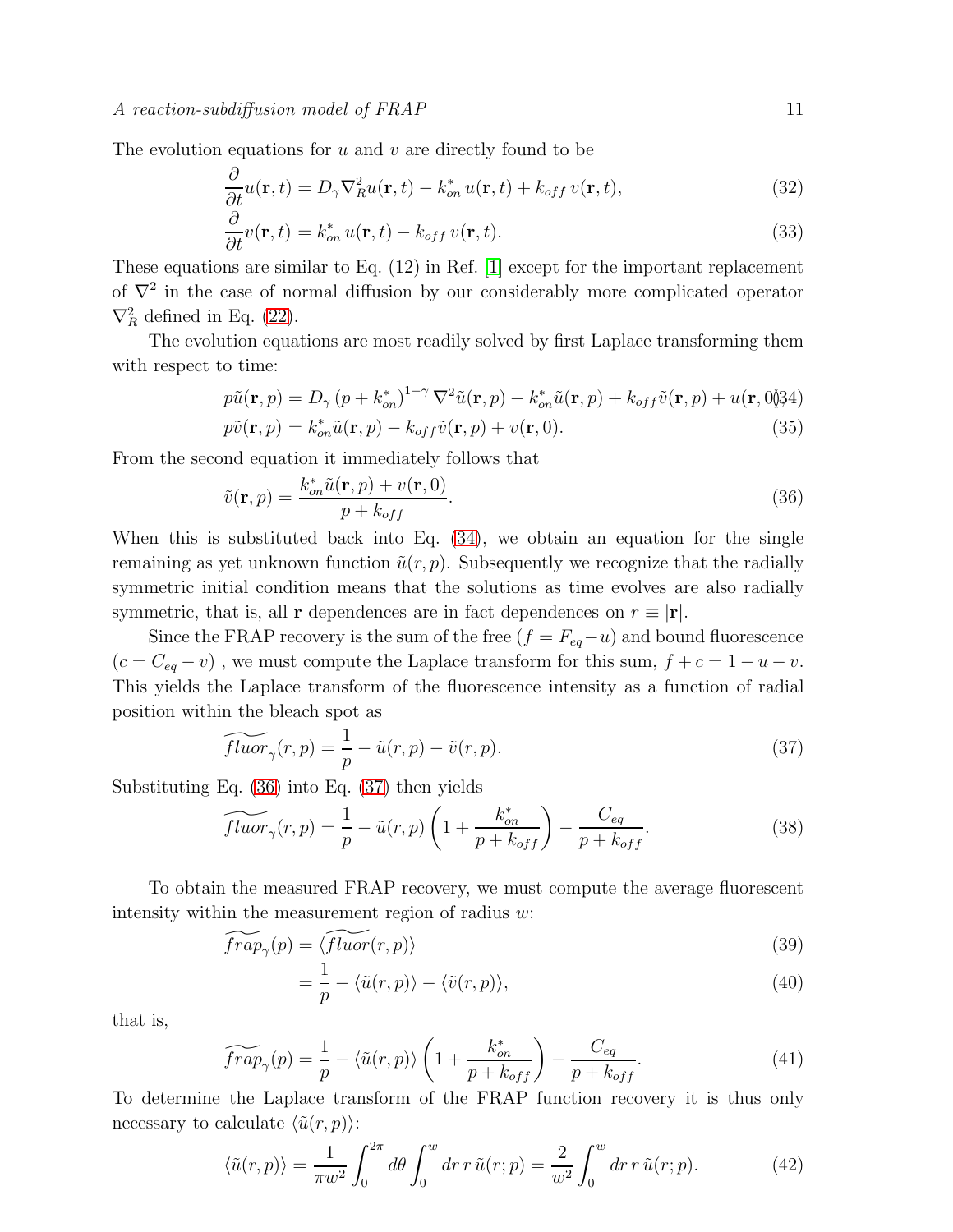## $\Lambda$  reaction-subdiffusion model of FRAP 12

As noted earlier, substitution of Eq. [\(36\)](#page-10-1) into [\(34\)](#page-10-0) yields a closed equation for  $\tilde{u}(r, p)$ :

$$
0 = D_{\gamma} (p + k_{on}^{*})^{1-\gamma} \nabla^{2} \tilde{u}(r, p) - p \left( 1 + \frac{k_{on}^{*}}{p + k_{off}} \right) \tilde{u}(r, p) + \left( 1 + \frac{k_{on}^{*}}{p + k_{off}} \right) u(r, 0)
$$
\n(43)

or, equivalently,

<span id="page-11-1"></span>
$$
\nabla^2 \tilde{u}(r, p) - q_\gamma^2 \tilde{u}(r, p) = V_\gamma(r, p), \qquad (44)
$$

where

$$
q_{\gamma}^{2} = \frac{p}{D_{\gamma}(p + k_{on}^{*})^{1-\gamma}} \left(1 + \frac{k_{on}^{*}}{p + k_{off}}\right)
$$
\n(45)

$$
V_{\gamma} = -\frac{u(r,0)}{D_{\gamma}(p + k_{on}^*)^{1-\gamma}} \left(1 + \frac{k_{on}^*}{p + k_{off}}\right). \tag{46}
$$

Our task is then to find the solution of Eq. [\(44\)](#page-11-1) that also satisfies the boundary conditions. We proceed to do so in the next section.

# <span id="page-11-0"></span>4. Uniform circular disk model

The equations and simplifications introduced and discussed above are appropriate for an initial bleach spot that can be considered to be a two-dimensional region with radial (i.e., cylindrical) symmetry. In particular, they are appropriate for a uniform circular disk model of the bleach region in which the initial condition is

$$
u(r,0) = \begin{cases} F_{eq}, & r \le w \\ 0, & r > w \end{cases}
$$
 (47)

As noted earlier, this is the geometry first discussed by Sprague et al. [\[1\]](#page-19-0).

The difference between our equation for the Laplace transform  $\tilde{u}(r, p)$  of  $u(r, t)$ as given in Eq. [\(44\)](#page-11-1) and that of Sprague et al.'s Eq. (15) lies in the functions  $q_\gamma^2$  and  $V_{\gamma}$ . Normal diffusion corresponds to the choice  $\gamma = 1$ , which simplifies these functions. However, this simplification does not enter in a practically significant way until we carry out the inverse Laplace transform. In other words, the solution for the Laplace transform  $\tilde{u}(r, p)$  of Sprague et al. is transferable to our problem with the substitutions  $q \to q<sub>\gamma</sub>$ and  $V \to V_{\gamma}$ , where q and V in their notation are  $q_1$  and  $V_1$  in ours. We therefore refer the reader to the details in [\[1\]](#page-19-0) (Appendix). Here we just mention the main steps.

This system is of the form seen as far back as the previous mid-century to describe heat conduction, with well-established solutions [\[29\]](#page-20-5). One finds

$$
\tilde{u}(r,p) = \begin{cases}\n(V_{\gamma}/q_{\gamma}^2) - \alpha_1 I_0(q_{\gamma}r) & r \le w_{eq}, \\
\alpha_2 K_0(q_{\gamma}r) & r > w,\n\end{cases}
$$
\n(48)

where  $I_0$  and  $K_0$  are modified Bessel functions of the first and second kind, respectively. The constants  $\alpha_1$  and  $\alpha_2$  are determined by requiring that  $\tilde{u}$  and its first derivative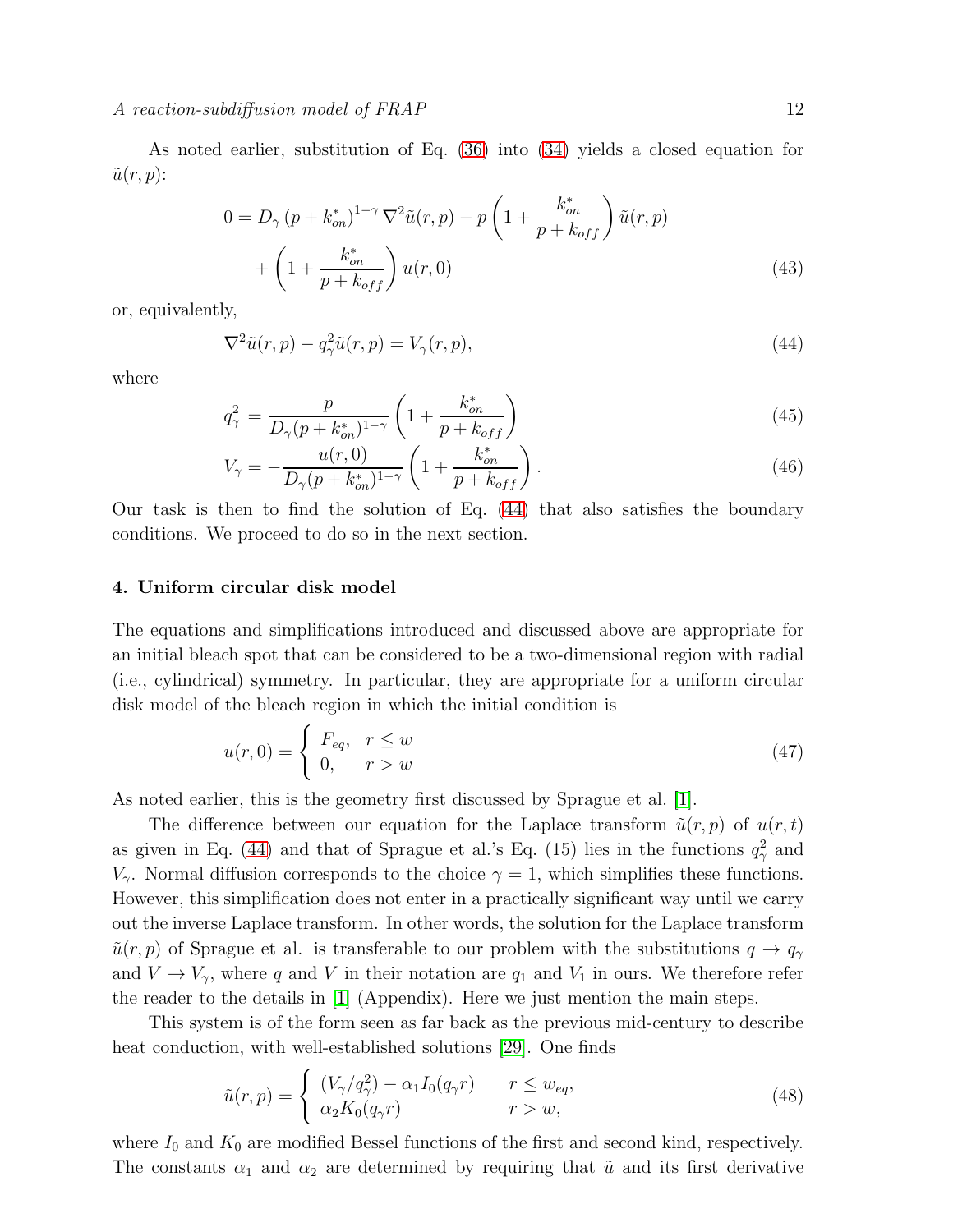with respect to r be continuous across the boundary  $r = w$ . This condition leads to  $\alpha_1 = (V_\gamma/q_\gamma^2) q_\gamma w K_1(q_\gamma w)$ , the important constant for our purposes. Following the sequence of steps presented in the last section then directly leads to

<span id="page-12-0"></span>
$$
\widetilde{frap}_{\gamma}(p) = \frac{1}{p} - \frac{F_{eq}}{p} \left[ 1 - 2K_1(q_{\gamma}w)I_1(q_{\gamma}w) \right] \left( 1 + \frac{k_{on}^*}{p + k_{off}} \right) - \frac{C_{eq}}{p + k_{off}}. (49)
$$

This agrees with Eq. (22) of Sprague et al. with the substitutions  $q_{\gamma} \to q_1 \equiv q$  and  $V_{\gamma} \rightarrow V_1 \equiv V$ .

Equation [\(49\)](#page-12-0) can be simplified using the normalization condition  $F_{eq} + C_{eq} = 1$ together with Eq. [\(29\)](#page-9-1). One easily sees that

$$
\frac{1}{p} - \frac{F_{eq}}{p} \left( 1 + \frac{k_{on}^*}{s + k_{off}} \right) - \frac{C_{eq}}{p + k_{off}} \equiv 0,
$$
\n(50)

so that

<span id="page-12-1"></span>
$$
\widetilde{frap}_{\gamma}(p) = \frac{2F_{eq}}{p} \left[ K_1(q_{\gamma}w)I_1(q_{\gamma}w) \right] \left( 1 + \frac{k_{on}^*}{p + k_{off}} \right). \tag{51}
$$

This is the result we will continue to use in the remainder of this section. However, it is worth noting that Eq. (22) of Sprague et al. for normal diffusion can also be simplified to

<span id="page-12-2"></span>
$$
\widetilde{frap}_1(p) = \frac{2F_{eq}}{p} \left[ K_1(qw) I_1(qw) \right] \left( 1 + \frac{k_{on}^*}{p + k_{off}} \right). \tag{52}
$$

Neither Eq. [\(51\)](#page-12-1) nor even Eq. [\(52\)](#page-12-2) can be Laplace inverted analytically. To find the time-dependent FRAP curves requires numerical inversion.

To determine whether subdiffusion is as good a model to describe the FRAP process than is ordinary diffusion, or perhaps even better, it is helpful to compare both models to experimental measurements. Experimental results for the uniform circular disk geometry are presented in Fig. 5 of Sprague et al. [\[1\]](#page-19-0), obtained for FRAP recovery to nuclear mobility of a green fluorescent protein (GFP)-tagged glucocorticoid receptor (GFP-GR) in nuclei of both normal and ATP-depleted cells. In some of these figures the data is shown relatively cleanly and can therefore be digitalized fairly easily.

It is particularly helpful that Sprague et al. adjusted a number of parameters to optimize the fit of results obtained from a normal diffusion model. We can use some of the same parameters in testing subdiffusion instead of attempting to readjust all the parameters. We could of course attempt to optimize all the parameters, but that would be an extensive task and not necessary to make our point. We use the same values for  $k_{on}^*$  as obtained by Sprague et al [\[1\]](#page-19-0). We can of course not directly translate their diffusion coefficient to our subdiffusion problem, so we choose our  $\gamma$ -dependent  $D_{\gamma}$  as follows. A characteristic time  $\tau_1$  for a normally diffusing walker to cover a disk area of radius w is often defined via the relation  $w^2 = 4D_1\tau_1$ . Similarly, in anomalous diffusion models a characteristic time  $\tau_{\gamma}$  to cover the disk area is frequently defined via the relation  $w^2 = 4D_{\gamma}\tau_{\gamma}^{\gamma}/\Gamma(1+\gamma)$  (which reduces to the one above when  $\gamma = 1$ ). We choose the times  $\tau_1$  and  $\tau_\gamma$  to be equal. This seems to us a reasonable way to scale the times with respect to one another in the two problems, given the fact that the radius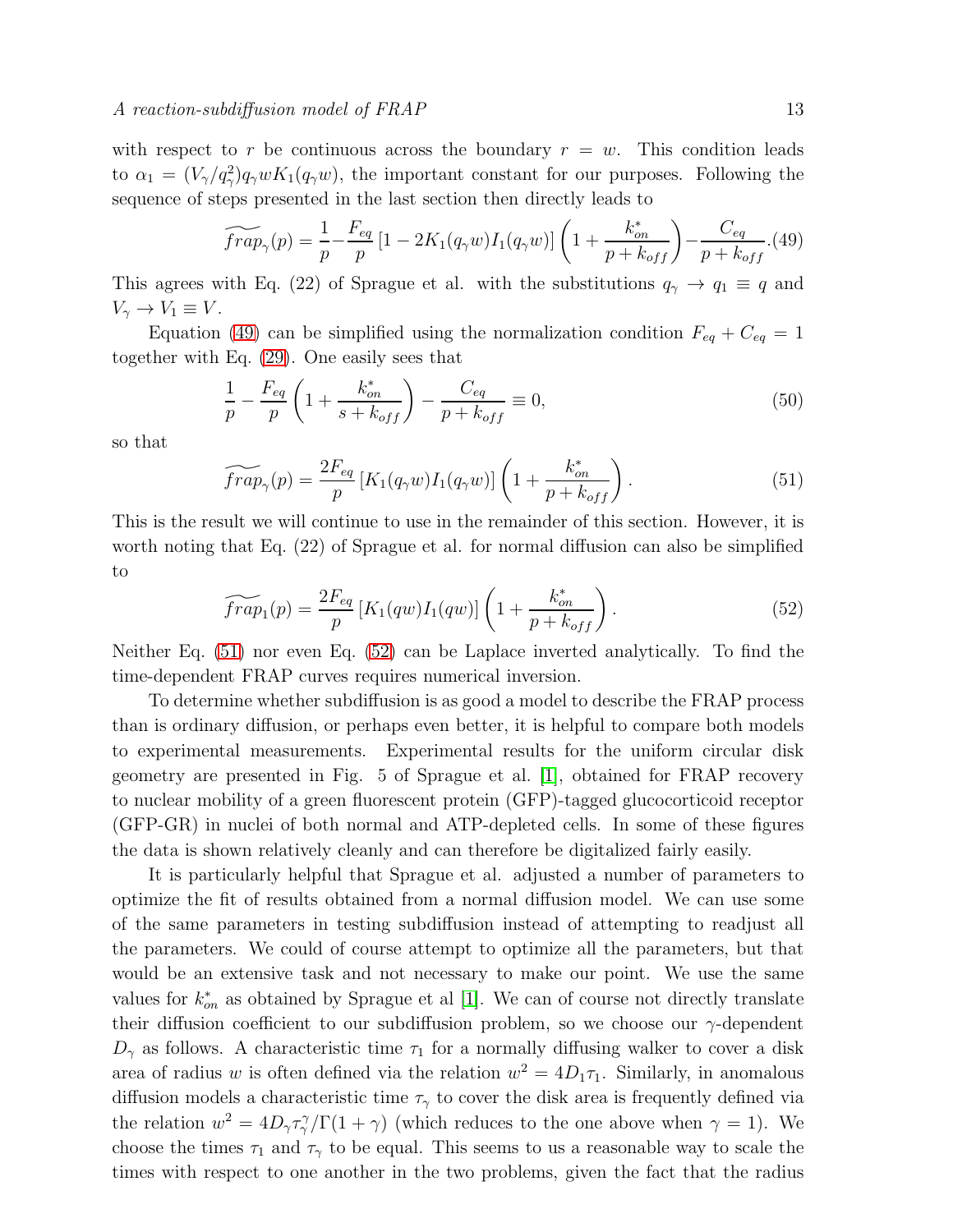w of the region and the characteristic time to cover this region,  $\tau_1 \equiv \tau_{\gamma}$ , are easily measurable quantities. This then implies a relation between  $D_1$  and  $D<sub>\gamma</sub>$  for arbitrary  $\gamma$  < 1. In the end we test several values of  $\gamma$ . Once having chosen  $\gamma$ , the only parameter that we fit so as to optimize the agreement of our model to the experimental results is  $k_{off}$ . Our optimal values change with changing  $\gamma$  but are in the same range as those obtained by Sprague et al. [\[1\]](#page-19-0) in the fit of the normal diffusion curves. We note that we could just as well have chosen the same value of  $k_{off}$  as found by Sprague et al. and proceeded to optimize the choice of  $k_{on}^*$ , or optimize with respect to both, but our final conclusions would not change.

Sprague et al. use a "full model" (in their terminology, this means that they solve the full reaction-diffusion equations without further approximations than those introduced above) for comparisons with experimental results. When the radius of the circular disk is  $w = 1.1 \mu m$ , the experimental results shown in Fig. 5E of Sprague et al. are best reproduced by the parameter values  $k_{on}^* = 500s^{-1}$  and  $k_{off} = 86.4s^{-1}$ . In Fig. 5F the results are shown for a radius  $w = 0.5 \mu m$ , and the best fit is obtained with  $k_{on}^* = 400s^{-1}$  and  $k_{off} = 78.6s^{-1}$ . The diffusion constant is estimated for both radii to be  $D_1 = 9.2 \mu m^2/s$ . In their notation,  $D_1 \equiv D_f$ .

In Figs. [1](#page-14-0) and [2](#page-14-1) we show the experimental results and the results of the full reactiondiffusion model of Sprague et al. [\[1\]](#page-19-0), along with results obtained from our CTRW formalism. The Sprague et al. results are shown in both figures by dots (experimental results) and by a black curve (full reaction-diffusion results).

In Fig. [1](#page-14-0) we show CTRW curves for the radius  $w = 1.1 \mu m$ . The parameters are as follows:

- $k_{on}^* = 500 s^{-1}, k_{off} = 86.4, s^{-1}, D_f \equiv D_1 = 9.2 \,\mu m^2/s, \gamma = 1.$
- $k_{on}^* = 500 s^{-1}, k_{off} = 42.4, s^{-1}, D_\gamma = 4.3 \,\mu \text{m}^2/\text{s}^\gamma, \gamma = 0.8.$
- $k_{on}^* = 500 s^{-1}, k_{off} = 20.3, s^{-1}, D_\gamma = 1.5 \,\mu \text{m}^2/\text{s}^\gamma, \gamma = 0.5.$

in Fig. [2](#page-14-1) we show CTRW curves for the radius  $w = 1.1 \mu m$ . The parameters are as follows:

- $k_{on}^* = 400 s^{-1}, k_{off} = 78.6, s^{-1}, D_f \equiv D_1 = 9.2 \,\mu m^2/s, \gamma = 1.$
- $k_{on}^* = 400 s^{-1}, k_{off} = 68, s^{-1}, D_\gamma = 3.2 \,\mu \text{m}^2/\text{s}^\gamma, \gamma = 0.8.$
- $k_{on}^* = 400 s^{-1}, k_{off} = 54.7, s^{-1}, D_\gamma = 0.7 \,\mu \text{m}^2/\text{s}^\gamma, \, \gamma = 0.5.$

The fact that the lines corresponding to each set of parameters fall on top of each other and capture the experimental points shows that the CTRW provides as compatible a description of the experiments as does normal diffusion. There is thus no way at this point to choose one over the other. Note that the fits are very good even for the rather strongly anomalous case  $\gamma = 0.5$ .

It was already noted by Sprague et al., and we note again here, that one would not expect  $k_{on}^*$  and  $k_{off}$  to change with changing radius w of the bleach area. However, we see that the optimal fit in each case does involve a change in  $k_{off}$  when we keep  $k_{on}$  fixed. We see that the ratio  $k_{off}/k_{on}^*$  decreases when  $\gamma$  decreases. It is remarkable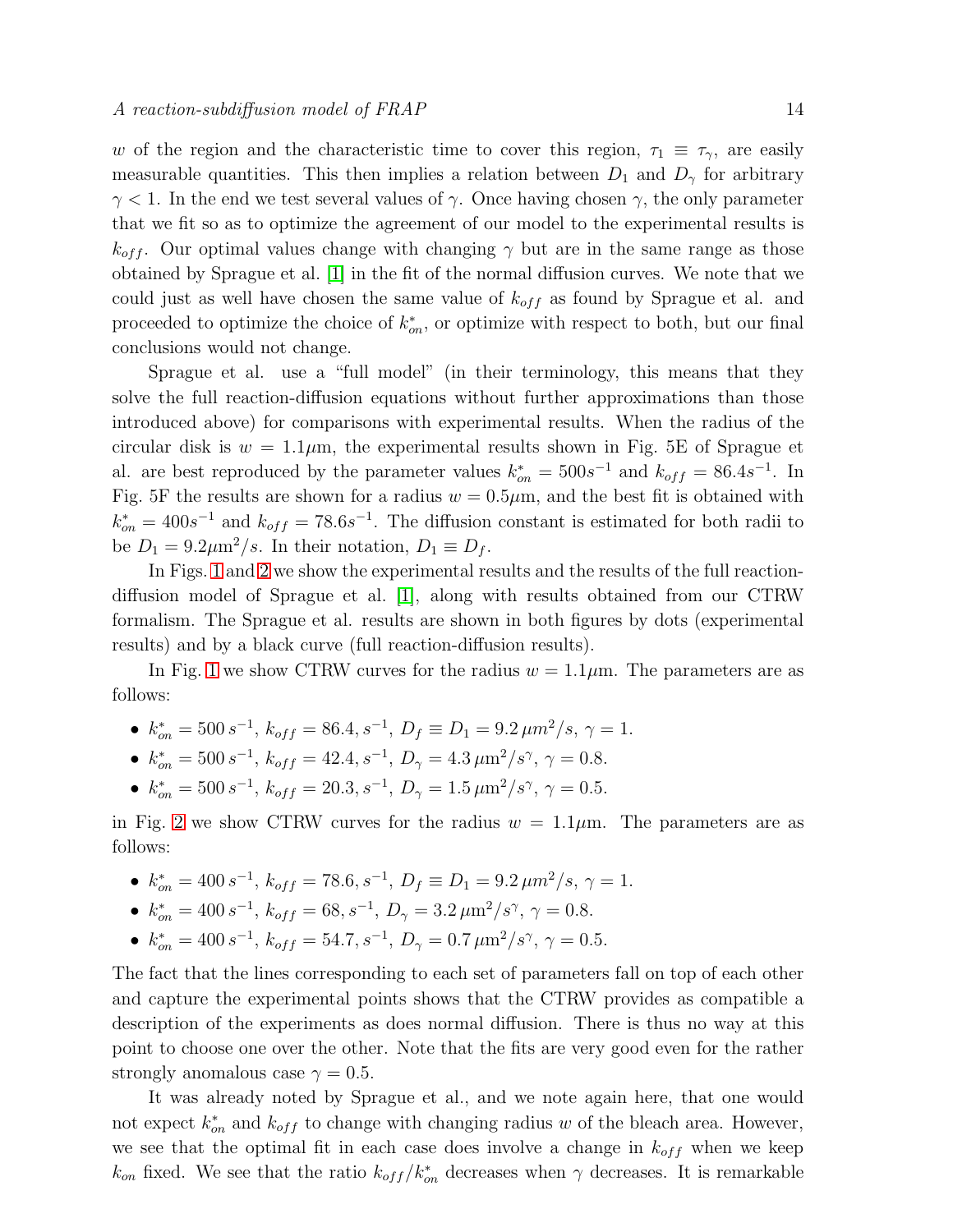

<span id="page-14-0"></span>**Figure 1.** Fig. 5E of Sprague et al. 2004. Circular disk radius:  $w = 1.1 \mu m$ . Dots: experimental results. Dashed red curve: Normal diffusion ( $\gamma = 1$ ). Solid blue curve: CTRW (anomalous diffusion) with  $\gamma = 0.8$ . Dashed black curve: CTRW (anomalous diffusion) with  $\gamma = 0.5$ . See text for parameter values.



<span id="page-14-1"></span>**Figure 2.** Fig. 5F of Sprague et al. 2004. Circular disk radius:  $w = 0.5 \mu m$ . Dots: experimental results. Dashed red curve: Normal diffusion ( $\gamma = 1$ ). Solid blue curve: CTRW (anomalous diffusion) with  $\gamma = 0.8$ . Dashed black curve: CTRW (anomalous diffusion) with  $\gamma = 0.5$ . See text for parameter values.

that this behavior agrees with the one predicted by Shkilev [\[24\]](#page-20-6) by means of a random trap model that by this measure mimics the CTRW model considered here. On the other hand, we find that it is in fact possible to choose common parameters as  $w$ changes, and this is shown in Fig. [3.](#page-15-1) Here we show experimental results and curves for the anomalous diffusion case with  $\gamma = 0.8$ , with common parameters for the radii  $w = 1.1 \mu m$  and  $w = 0.5 \mu m$ . The common values used in the figure, which shows the results for  $w = 1.1 \mu m$  in red and  $w = 0.5 \mu m$  in blue, are  $D_{\gamma} = 4.0 \,\mu m^2/s^{\gamma}, k_{on}^* = 500 s^{-1}$ , and  $k_{off} = 60s^{-1}$ .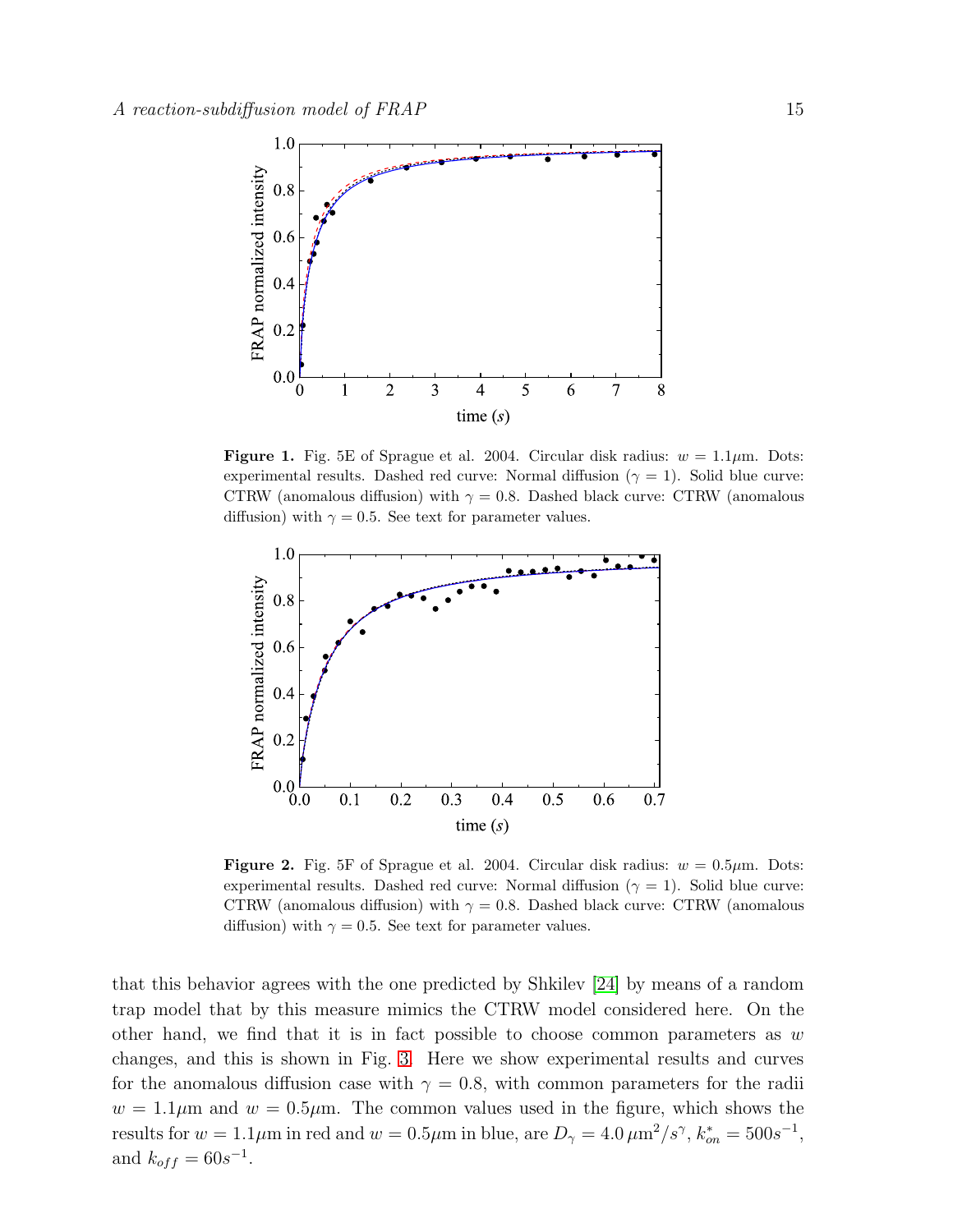

<span id="page-15-1"></span>**Figure 3.** Experimental results for  $w = 1.1 \mu m$  (black) and  $w = 0.5 \mu m$  (inset, red). Curves are for  $\gamma = 0.8$  in both cases. The common values of the parameters for both figures are  $D_{\gamma} = 4.0 \,\mu \text{m}^2/\text{s}^{\gamma}$ ,  $k_{on}^* = 500 \text{s}^{-1}$ , and  $k_{off} = 60 \text{s}^{-1}$ .

In spite of the excellent fits for two different values of  $w$  exhibited in Fig. [3](#page-15-1) with a single set of parameter values, we wish to stress that the theoretical results are quite sensitive to parameter choices. It should also be noted that there exist other different pairs of  $k_{on}^*, k_{off}$  that lead to similarly good fits. This behavior is in fact also found for normal diffusion [\[28\]](#page-20-4).

# <span id="page-15-0"></span>5. Reduction of the full model to the pure-subdiffusion dominant model

The full model, even in the case of normal diffusion but also in the case of anomalous diffusion, reduces to simpler forms in some limiting cases. Three particular cases are considered by Sprague et al. [\[1\]](#page-19-0). The first is called "pure-diffusion dominant" and arises when most of the fluorescent molecules are free. FRAP then measures mainly free diffusion of these fluorescently tagged molecules. The second, called "effective diffusion," arises when the reaction is much faster than diffusion. The third is the "reaction dominant" case, when diffusion is very fast compared to both binding and to the timescale of the FRAP measurement. We briefly discuss the first of these cases for the CTRW problem. In the case of normal diffusion, the second leads to an equation similar to that of the first, but with a modified diffusion coefficient,  $D_{1,eff} = D_1/[1 + (k_{on}^*/k_{off})]$ . We conjecture a similar result for subdiffusion, with the appropriately modified subdiffusion coefficient. The third leads to a FRAP recovery given by  $frap(t) = 1 - C_{eq}e^{-k_{off}t}$ . Again, we conjecture that the same is seen in the case of subdiffusion provided the subdiffusion is again very fast compared to binding and to the timescale of the FRAP measurement.

In the pure-(sub)diffusion dominant limit we need to solve Eqs. [\(27\)](#page-9-0) when  $k_{on}^*$  and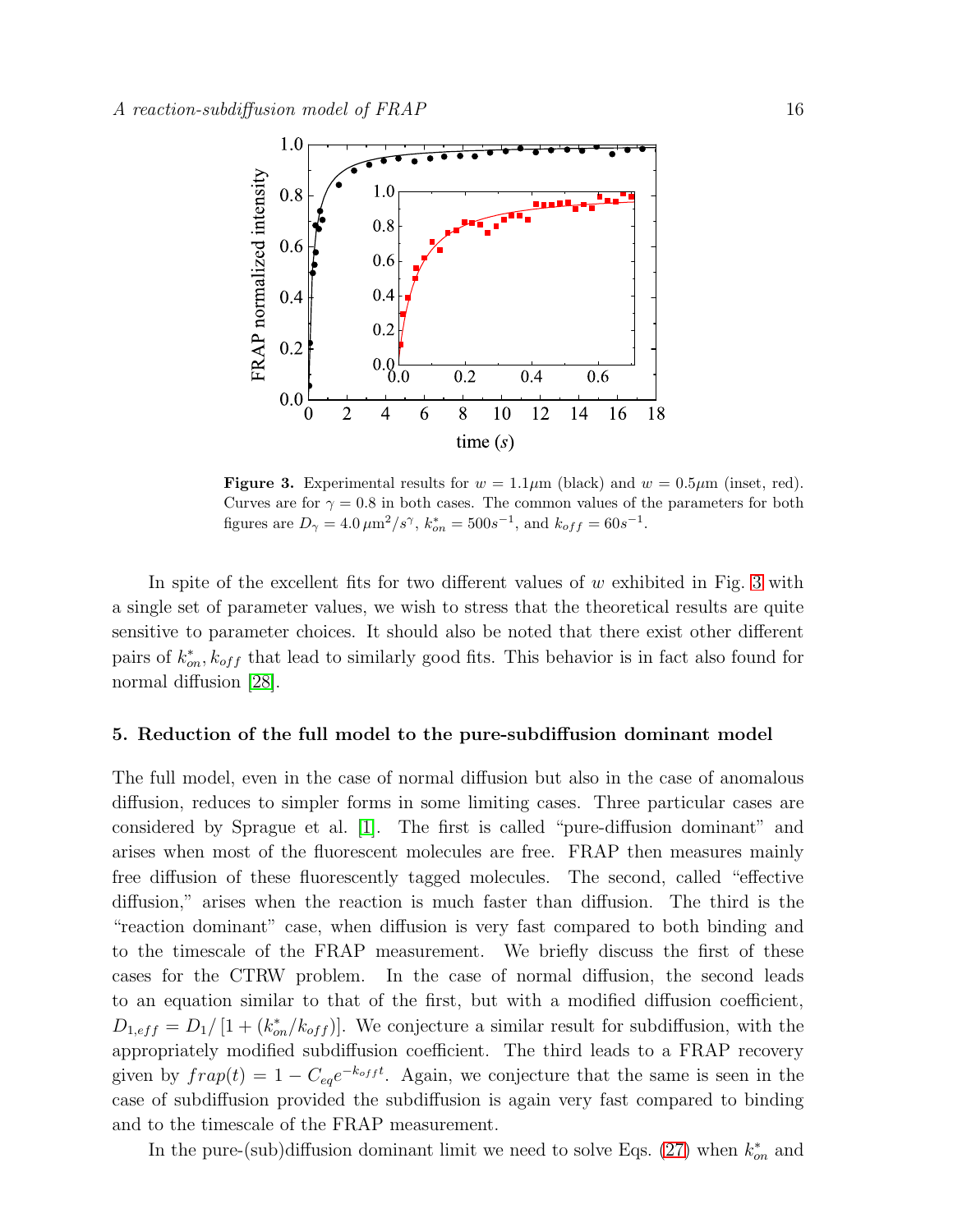$k_{off}$  are set equal to zero. The second equation then trivially gives  $c(\mathbf{r}, t) = C_{eq}$ . In the case of normal diffusion ( $\gamma = 1$ ) this leads to the ordinary diffusion equation

$$
\frac{\partial}{\partial t} f(\mathbf{r}, t) = D_1 \nabla^2 f(\mathbf{r}, t),\tag{53}
$$

whose solution in closed form for our geometry is well known. The FRAP recovery curve obtained as a result by Soumpasis is [\[30\]](#page-20-7)

<span id="page-16-2"></span>
$$
frap_{1,PD}(t) = e^{-\tau_1/2t} \left[ I_0\left(\frac{\tau_1}{2t}\right) + I_1\left(\frac{\tau_1}{2t}\right) \right],\tag{54}
$$

where the  $I_i$  are modified Bessel functions, and

<span id="page-16-0"></span>
$$
\tau_1 = w^2/D_1. \tag{55}
$$

In their notation  $\tau_1 \equiv \tau_D$  and, as always,  $D_1 \equiv D_f$ . The additional subscript PD stresses that this is the pure-diffusion dominant solution. Sprague et al. [\[1\]](#page-19-0) further discuss how this solution provides helpful information for the more general situation where the full model is appropriate.

In the subdiffusive case,  $\gamma < 1$ , the situation is more complex, and without showing every step we exhibit the important results. The relevant time scale for FRAP recovery is now

$$
\tau_{\gamma} = \left(w^2/D_{\gamma}\right)^{1/\gamma} \tag{56}
$$

in place of Eq.[\(55\)](#page-16-0). One has to solve the subdiffusion equation, the first equation in Eqs. [\(27\)](#page-9-0) when  $k_{on}^*$  and  $k_{off}$  are set equal to zero. Proceeding through the Laplace transform process that led us to Eq. [\(51\)](#page-12-1), we now arrive at the somewhat simpler form

<span id="page-16-1"></span>
$$
\widetilde{frap}_{\gamma,PD}(p) = \frac{2F_{eq}}{p} K_1(p\tau_\gamma) I_1(p\tau_\gamma). \tag{57}
$$

The result [\(57\)](#page-16-1) can be rewritten in terms of a Fox H-function [\[10\]](#page-19-9), which can then be analytically Laplace inverted to yield the FRAP recovery curve as a function of time. The Fox H-function itself can be exhibited in terms of a variety of equivalent forms, one of which is

$$
\widetilde{frap}_{\gamma,PD}(p) = \frac{z}{\sqrt{\pi}} H_{1,3}^{2,1} \left[ p\tau_{\gamma} \middle| \begin{array}{l} (1/2-z,z) \\ (1-z,z), (-z,z), (-1-z,z) \end{array} \right],\tag{58}
$$

where  $z \equiv \gamma^{-1}$ . This form can be inverted analytically to another Fox H-function that can again be written in a variety of ways [\[31\]](#page-20-8). The simplest form yields the CTRW analog of the Soumpasis result for normal diffusion [\[30\]](#page-20-7), namely,

<span id="page-16-3"></span>
$$
frap_{\gamma,PD}(t) = \frac{1}{\sqrt{\pi}} H_{2,3}^{2,1} \left[ \frac{w^2}{D_\gamma t^\gamma} \middle| \begin{array}{l} (1/2,1), (1,\gamma) \\ (1,1), (0,1), (-1,1) \end{array} \right]. \tag{59}
$$

For  $\gamma = 1$  this result reduces to Eq. [\(54\)](#page-16-2). We note that this result for our circular initial condition should also be obtained from the subordination argument of Lubelski and Klafter [\[9\]](#page-19-8) using their expression

$$
frap_{\gamma, PD}(t) = \int_0^\infty dt' A(t', t) frap_{1, PD}(D_\gamma t'/D_1),\tag{60}
$$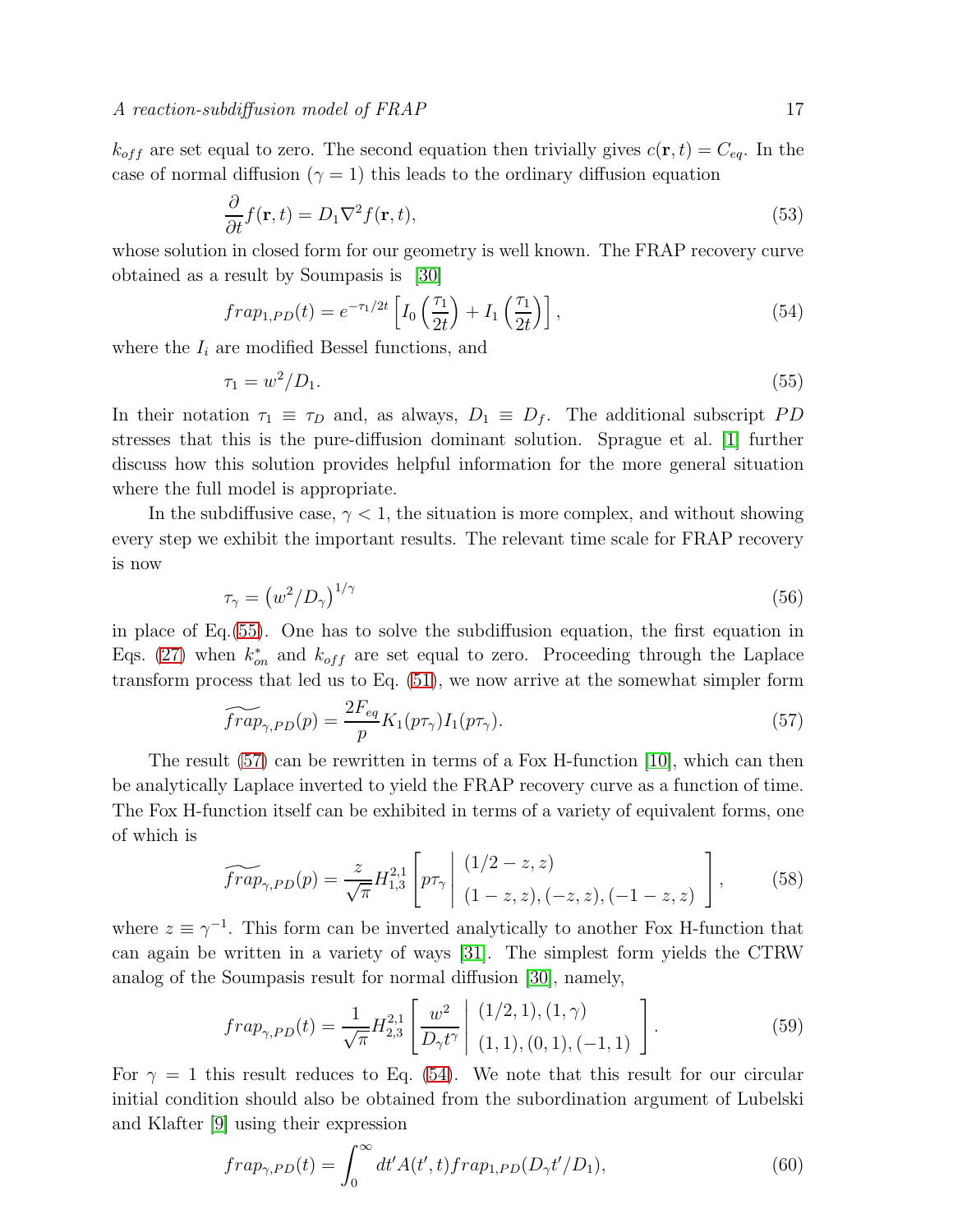where  $A(t', t)$  is the one-sided Lévy function

$$
A(t',t) = \frac{1}{t'} \sum_{n=0}^{\infty} \frac{(-1)^n}{\Gamma(1 - \gamma - \gamma n)\Gamma(1 + n)} \left(\frac{t'}{t^{1+\gamma}}\right)^{1+n}.
$$
 (61)

The analytic solution [\(59\)](#page-16-3) is difficult to analyze in this general form. It is, however, possible with considerable work to find analytic expressions for the long-time and shorttime behaviors of this function. Here we only present the final results. For long times we find

$$
frap_{\gamma,PD}(t) \approx 1 - \frac{w^2}{4\Gamma(1-\gamma)} \frac{\ln(D_\gamma t^\gamma/w^2)}{D_\gamma t^\gamma} + \frac{1}{8\Gamma(1-\gamma)} \left[2\gamma \psi(1-\gamma) + 4\gamma_E - 4\ln(2) - 1\right] \frac{w^2}{K_\gamma t^\gamma} + \mathcal{O}\left(\frac{1}{t^{2\gamma}}\right) + \mathcal{O}\left(\frac{\ln(t^\gamma)}{t^{2\gamma}}\right),\tag{62}
$$

where  $\psi(\cdot) \equiv \Gamma'(\cdot)/\Gamma(\cdot)$  is the Digamma function, the logarithmic derivative of the Gamma function., and  $\Gamma_E = 0.57721...$  is the Euler number. Note that when  $\gamma \to 1$ the logarithmic term in  $frap_{\gamma, PD}(t)$  vanishes since  $\lim_{\gamma \to 1^-} [\Gamma(1-\gamma)]^{-1} = 0$ . Using the fact that  $\lim_{\gamma \to 1} \psi(1 - \gamma) / \Gamma(1 - \gamma) = -1$ , we arrive at the result

$$
\lim_{\gamma \to 1} \operatorname{frap}_{\gamma, PD} = 1 - \frac{\tau_1}{4t} + \mathcal{O}\left[\left(\frac{\tau_1}{t}\right)^2\right].\tag{63}
$$

This same result is also obtained when Eq. [\(54\)](#page-16-2) is expanded for smalll  $\tau_1/t$ . The limit  $\gamma \rightarrow 1$  is therefore not singular.

For short times it is more convenient to return to Eq. [\(57\)](#page-16-1) and expand it for large  $p\tau_{\gamma}$ . Term by term inversion then leads to the small-t expansion

$$
frap_{\gamma PD}(t) \sim \frac{1}{\Gamma(\gamma/2+1)} \frac{(D_{\gamma}t^{\gamma})^{1/2}}{w} - \frac{3}{8\Gamma(3\gamma/2+1)} \frac{(D_{\gamma}t^{\gamma})^{3/2}}{w^3} + \mathcal{O}(t^{5\gamma/2}).
$$
\n(64)

When  $\gamma \rightarrow 1$  this yields the same result as does a direct expansion of Eq. [\(54\)](#page-16-2).

# <span id="page-17-0"></span>6. Conclusions

We have presented a model for FRAP recovery for proteins that might move subdiffusively and that bind and unbind in the cell nucleus. This has required the construction of a reaction-subdiffusion equation that models not only motion, but also a reaction that describes both losses and gains (binding and unbinding). We have constructed this equation based on a continuous time random walk (CTRW) version of subdiffusion, and have suggested that this may be the first complete analytic model for FRAP recovery curves when the motion of the binding and unbinding entities is subdiffusive.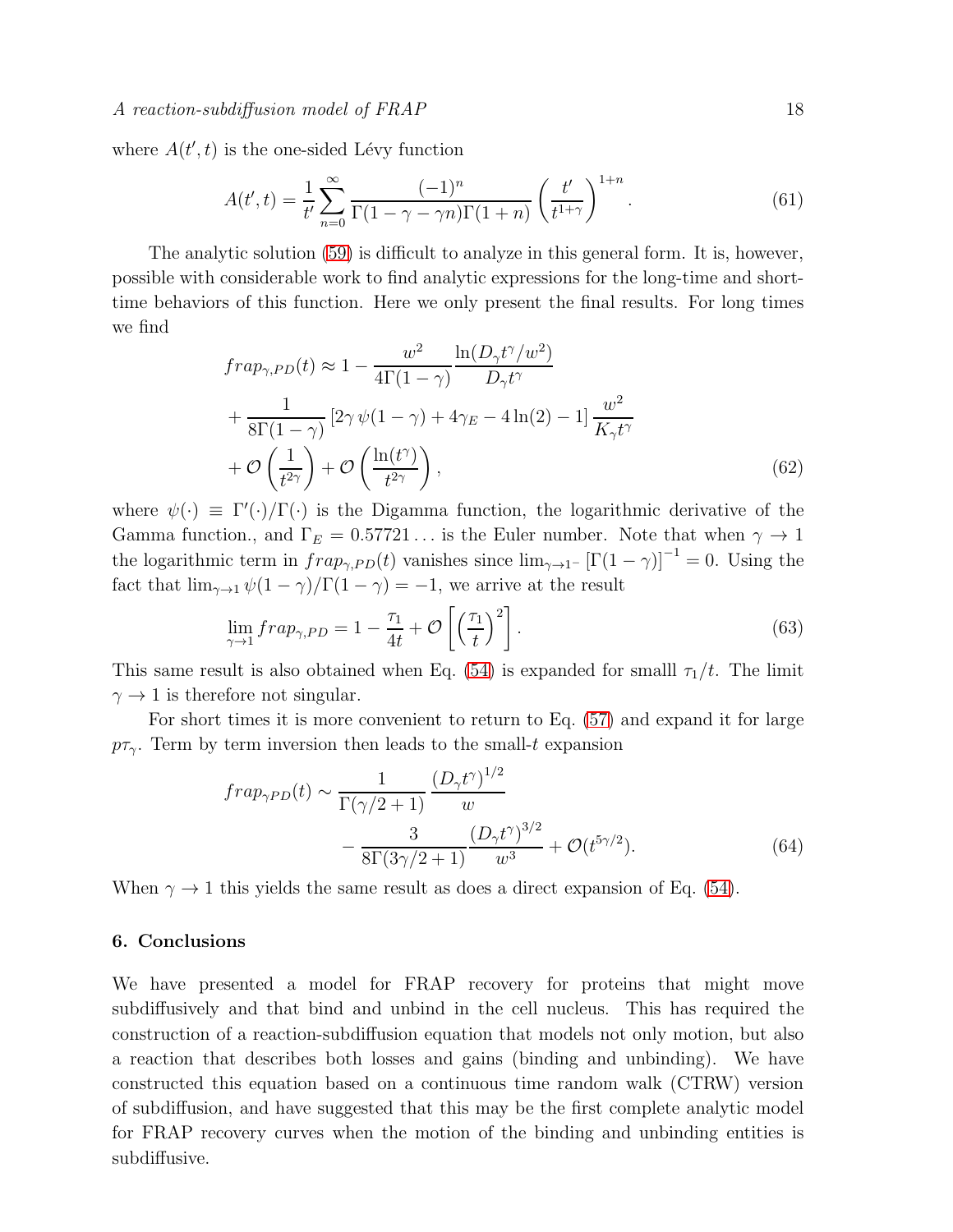#### $A$  reaction-subdiffusion model of  $FRAP$  19

The motivation for this work began when we observed a contradiction in the literature. On the one hand, the vast majority of models of motion of proteins and other entities in crowded environments such as a cell or a cell nucleus assume that the motion is subdiffusive. There are a number of different models of subdiffusion in cells, and a great deal of discussion and even argument surrounds the question of which is the "correct" model and even whether there is a single "correct" model. However, on the other hand, the FRAP theory literature seems to be based entirely on diffusive motion, with very rare recognition or even mention of the subdiffusive motion paradigms. We wished to contribute toward filling this gap by generating a model for FRAP based on subdiffusive motion.

While we recognize that the issue of which model to use for subdiffusion is far from settled and the discussion rages on, for our purposes we have chosen a particular one of these models, namely, a CTRW, as noted above. Not only have we done a great deal of work with CTRWs, but it is the only model that seems to make it possible to include reactions in the equation that describes the motion. We pointed out that including reactions in a subdiffusion model is a complicated task because every microscopic situation leads to a different equation, and because in any case, subdiffusion and reactions are not simply additive as they are in a reaction-diffusion model. The two components are intimately enmeshed. We derived the appropriate equation for the particular FRAP analysis that we wished to carry out. We were then able to solve the problem analytically up to the time Laplace transform of the recovery curve. From there, to obtain the time dependent curve required a numerical inversion. This last step was the only one that required numerical work; all the other steps to this point are analytic. In certain limiting cases we were able to carry out the inversion analytically.

Our purpose in carrying out this program was to compare our reaction-subdiffusion approach to a reaction-diffusion model in capturing the experimental results presented by Sprague et al. [\[1\]](#page-19-0). The specific question we wished to address was whether a subdiffusion model is at least as good as a diffusion model for fitting FRAP data. Both models have a number of parameters, subdiffusion one more than diffusion (the anomalous exponent  $\gamma$ , and optimizing the models with respect to all of them is a fairly extensive task. Sprague et al. did this for the reaction-diffusion model. We set some of our parameter values to be equal to those of the diffusion-based model and optimized with respect to only one or two. In any case, the bottom line is that subdiffusion captures the experiments as well as does diffusion. It is therefore appropriate to use a subdiffusion approach when working in a crowded environment where other measures have confirmed this slower motion.

A number of possible tasks remain to be carried out. For instance, we can work with different geometries, different initial conditions, different inhomogeneities in the medium, and a number of other variations that have been considered in the diffusionbased literature [\[1,](#page-19-0)[28,](#page-20-4)[32\]](#page-20-9). In Section [5](#page-15-0) we conjectured that results for subdiffusion when the reaction is much faster than subdiffusion and when subdiffusion is very fast compared to both binding and to the time scale of the FRAP measurements would be similar to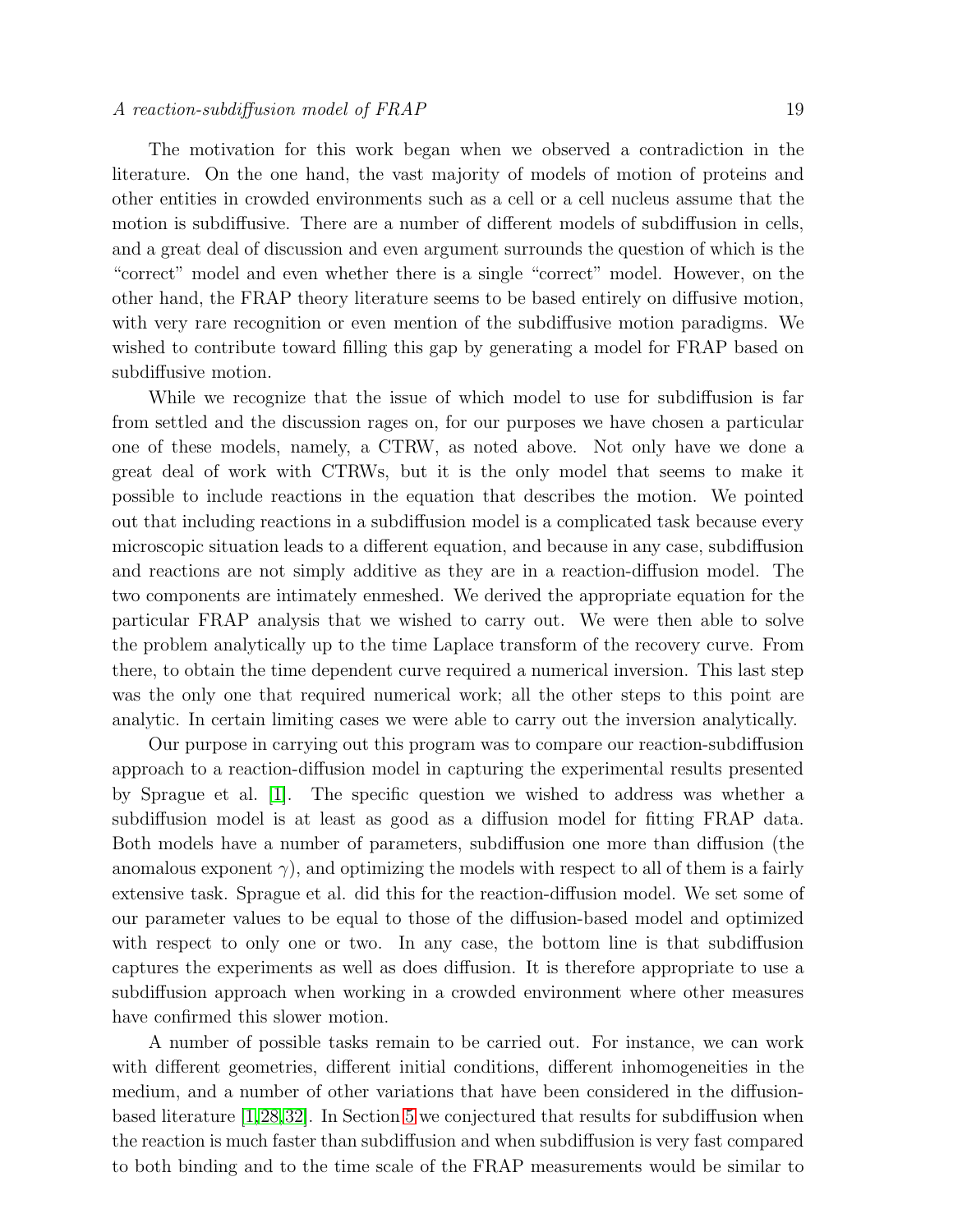those found by Sprague et al. [\[1\]](#page-19-0) for normal diffusion. These conjectures remain to be demonstrated. An extension of our one-binding-state model to an  $n$ -binding-state model when there are more than a single type of binding site is also possible. We continue to work on these and other extensions of this work.

## Acknowledgments

This work was partially funded by the Ministerio de Ciencia y Tecnología (Spain) through Grant No. FIS2010-16587 (partially financed by FEDER funds), by the Junta de Extremadura through Grant No. GRU10158, and by the US National Science Foundation under Grant No. PHY-0855471.

## <span id="page-19-0"></span>References

- <span id="page-19-1"></span>[1] Sprague B L, Pego R L, Stavreva D A and McNally J G 2004 Analysis of binding reactions by fluorescence recovery after photobleaching *Biophys. J.* 86 3473–95
- <span id="page-19-2"></span>[2] Dix J A and Verkman A S 2008 Crowding effects on diffusion in solutions and cells Annu. Rev. Biophys. 37 247–63
- <span id="page-19-3"></span>[3] Sokolov I M 2012 Models of anomalous diffusion in crowded environments Soft Matter 8 9043
- <span id="page-19-4"></span>[4] Höfling F and Franosch T 2013 Anomalous transport in the crowded world of biological cells Rep. Prog. Phys. 76 046602
- <span id="page-19-5"></span>[5] Boon J P, Lutsko J and Lutsko C 2012 Microscopic approach to nonlinear reaction-diffusion: The case of morphogen gradient formation Phys. Rev. E 85 021126
- <span id="page-19-6"></span>[6] Barkai E, Garini Y and Metzler R 2012 Strange kinetics of single molecules in living cells Phys. Today 65 29
- [7] Yuste S B and Lindenberg K 2008 Subdiffusion-limited  $A+A$  reactions in Anomalous Transport, Foundations and Applications R. Klages, G. Radons and Sokolov I M (ed) (Weinheim: Wiley-VCH)
- <span id="page-19-8"></span><span id="page-19-7"></span>[8] Yuste S B, Abad E and Lindenberg K 2010 Reaction-subdiffusion model of morphogen gradient formation Phys. Rev. E 82 061123
- [9] Lubelski A and Klafter J 2008 Fluorescence recovery after photobleaching: the case of anomalous diffusion Biophys. J. 94 4646–53
- <span id="page-19-9"></span>[10] Mathai A M and Saxena R K 1978 The H-Function with Applications in Statistics and other Disciplines (New York: Wiley)
- <span id="page-19-11"></span><span id="page-19-10"></span>[11] Méndez V, Fedotov S, and Horsthemke W 2010 Reaction-Transport Systems: Mesoscopic Foundations, Fronts, and Spatial Instabilities (Berlin:Springer-Verlag)
- [12] Vlad M and Ross J 2002 Systematic derivation of reaction-diffusion equations with distributed delays and relations to fractional reaction-diffusion equations and hyperbolic transport equations: Application to the theory of Neolithic transition  $Phys. Rev. E$  66 061908
- [13] Seki K, Wojcik M and Tachiya M 2003 Fractional reaction-diffusion equation J. Chem. Phys. 119 2165
- [14] Seki K, Wojcik M and Tachiya M 2003 Recombination kinetics in subdiffusive media J. Chem. Phys. 119 7525
- [15] Yadav A and Horsthemke W 2006 Kinetic equations for reaction-subdiffusion systems: Derivation and stability analysis Phys. Rev. E 74 066118
- [16] Henry B, Langlands T and Wearne S 2006 Anomalous diffusion with linear reaction dynamics: From continuous time random walks to fractional reaction-diffusion equations *Phys. Rev. E* 74 031116
- [17] Sokolov I, Schmidt M and Sagués F 2006 Reaction-subdiffusion equations Phys. Rev. E 73 031102